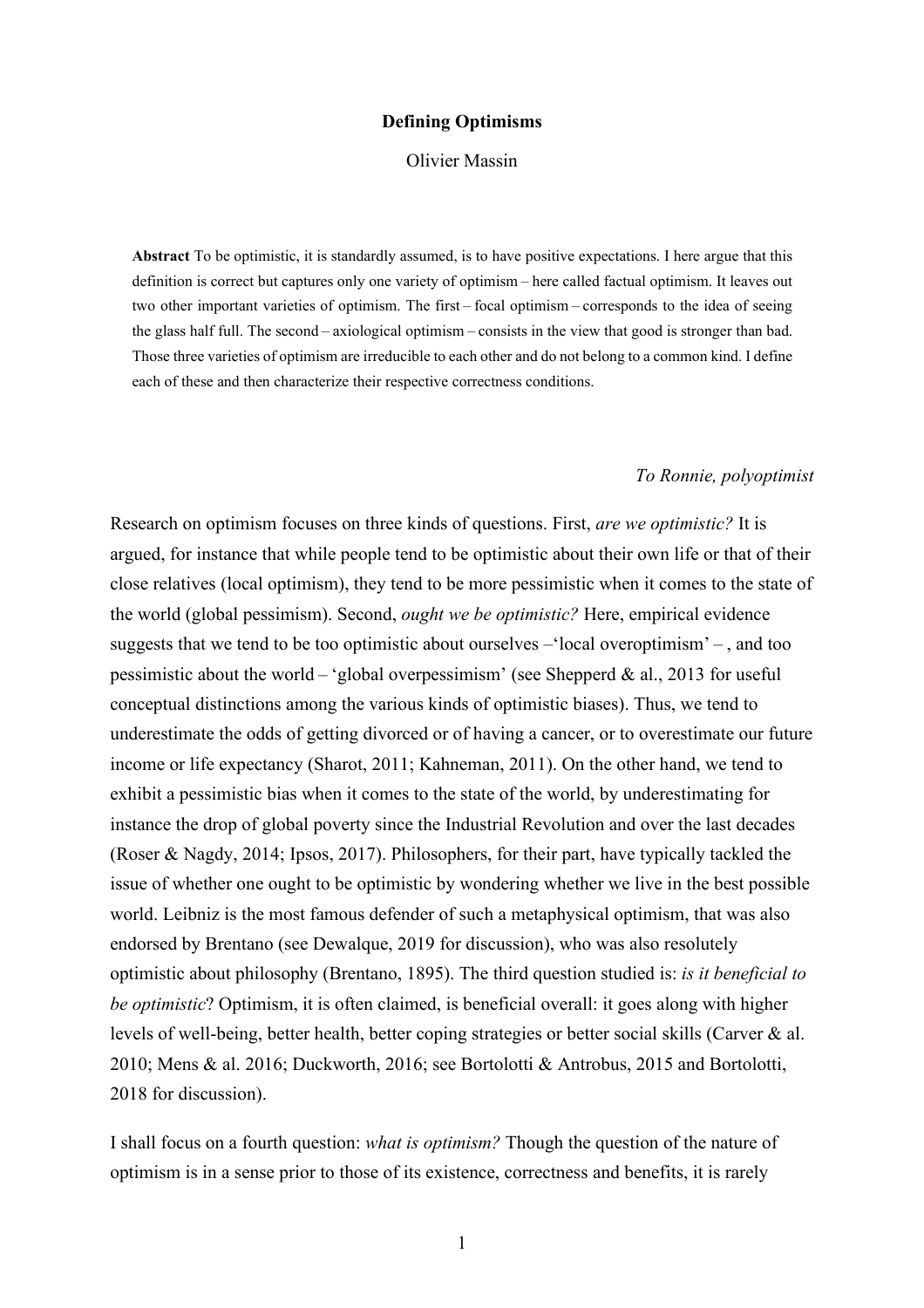explicitly raised.<sup>[1](#page-1-0)</sup> The main reason for this is probably that the nature of optimism is thought to be clear enough. To be optimistic, it is standardly assumed, is to have positive expectations.<sup>[2](#page-1-1)</sup> I here argue that this definition is correct but captures only one variety of optimism – here called factual optimism. It leaves out two other important varieties of optimism. The first – focal optimism – corresponds to the idea of seeing the glass half full. The second – axiological optimism – consists in the conviction that good is stronger than bad. Those three varieties of optimism are irreducible to each other and do not belong to a common kind, or so I shall argue.

The three varieties of optimism are introduced in section 1. Factual optimism is defined in section 2. Focal optimism is defined in section 3. The correctness conditions for factual optimism are spelled out in section 4. The correctness conditions for focal optimism are specified in section 5, which lead to the formulation of axiological optimism, defined in section 6. Section 7 contrasts optimism and hope based on these results.

# **1. Varieties of optimism**

One should distinguish from the start optimistic characters from optimistic attitudes. 'Ronnie is optimistic' may mean, depending on the context, that he is of an optimistic character, or that he entertains optimistic attitudes. The two are compatible but do not entail each other. Julie may be of a pessimistic character but entertain optimistic attitudes: she may feel optimistic about the cake she has just put in the oven. Paul, on the other hand, may be of an optimistic temperament but be pessimistic about the cake (he saw that Julie forgot the yeast). I shall speak of *personal optimism* in the first case and of *attitudinal optimism* in the second case. Personal optimism is a character trait of persons; it is typically expressed through the monadic predicate 'is optimistic'. Attitudinal optimism corresponds to a set of attitudes; it is

<span id="page-1-0"></span><sup>&</sup>lt;sup>1</sup> Here are three exceptions. Sicinski (1972) distinguishes various ways in which optimism is "ambiguous" and offers a detailed (and quite indigestible) taxonomy of optimisms that focusses on the temporal aspects of optimism. Siciński, however, does not notice the key distinction between factual and focal optimism to be introduced below. Boden (1966) spots the distinction but immediately discards focal optimism on the ground that it cannot be justified and is unphilosophical. Third, Tatarkiewicz (1976) discusses optimism and pessimism in detail in his chapter XXI entitled "The Attainability of Happiness". His focus is however narrower as he is interested in the kind of optimism that considers happiness to be attainable, which is one version of what I shall

<span id="page-1-1"></span>call factual optimism.<br><sup>2</sup> Sometimes optimism is restricted to having positive expectation about one's own future, "Optimists are people who expect good things to happen to them" (Carver & al. 2010).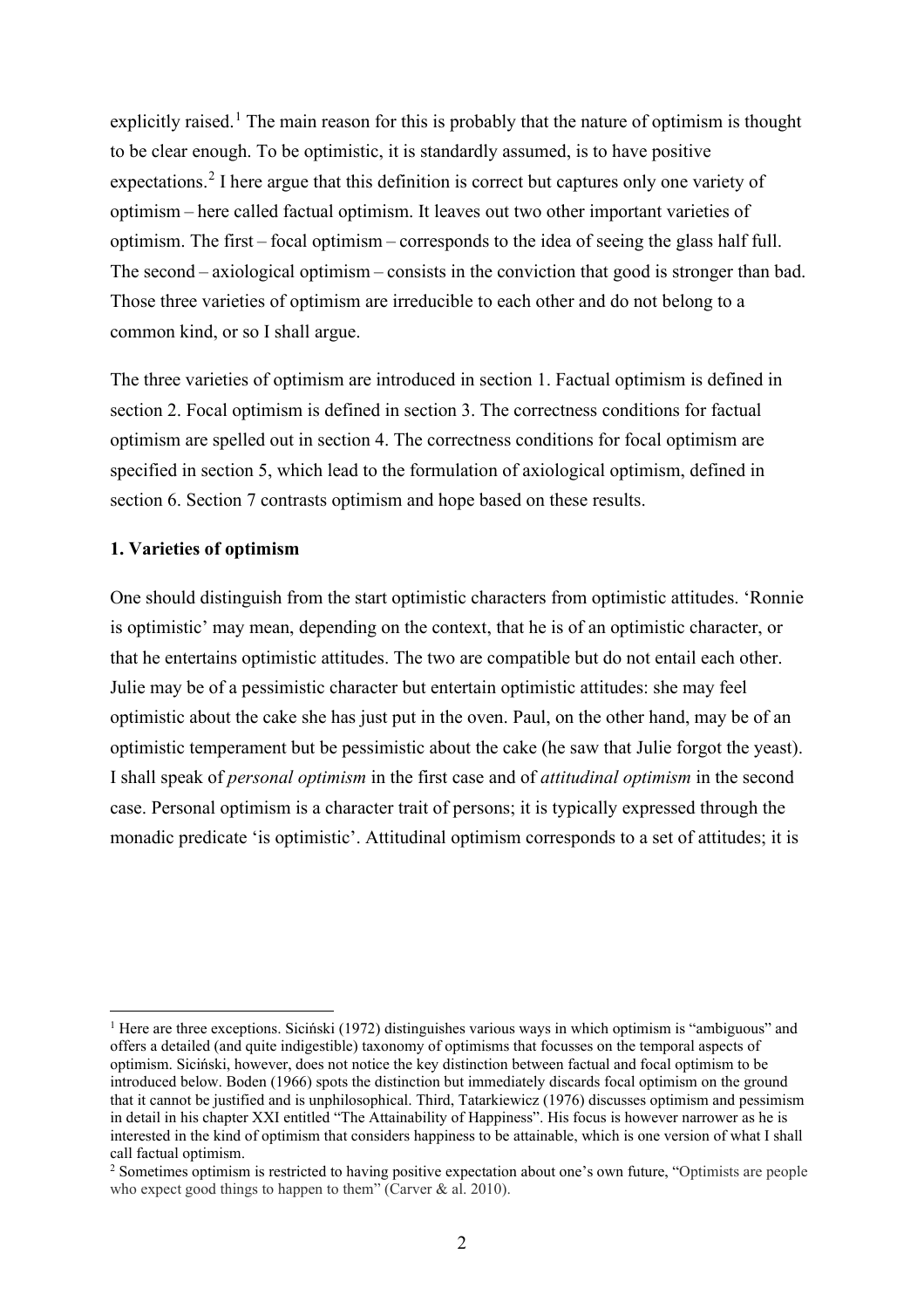typically expressed by the dyadic predicate 'x is optimistic about y' or by the prenective 'x is optimistic that  $p^2$ .<sup>[3](#page-2-0)</sup>

The threefold distinction I want to elaborate on pertains to attitudinal optimism. I shall argue that they are three strongly distinct varieties of attitudinal optimism: *factual optimism*, *focal optimism,* and *axiological optimism*. *Factual optimism* corresponds to positive expectations. *Focal optimism* corresponds the attitude of focusing on the positive aspects of things. *Axiological optimism*, finally, corresponds to the idea that good is stronger than bad (see Fig. 1).



*Figure 1*

## **2. Factual optimism**

#### *2.1 Factual optimism defined*

Factual optimism is the most studied form of optimism to the point that it is often assumed to be the only one. One can be optimistic about one's chances of getting a job, about the future of one's country, about the world economic outlook, about one's philosophy department, about once's friend recovery, about the wine to be opened, etc. I shall here assume, for simplicity, that 'x is optimistic about y' always has a 'x is optimistic that p' paraphrase, where p is about x. For instance, 'to be optimistic about one's chances of getting the job' can be rephrased as 'to be optimistic that one will get the job'; 'to be optimistic about the future of one's country' can be rephrased as 'to be optimistic that the future of one's country will be brighter', etc.

<span id="page-2-0"></span><sup>&</sup>lt;sup>3</sup> The distinction between personal and attitudinal optimisms may not be exhaustive: optimistic moods should perhaps be added to the picture.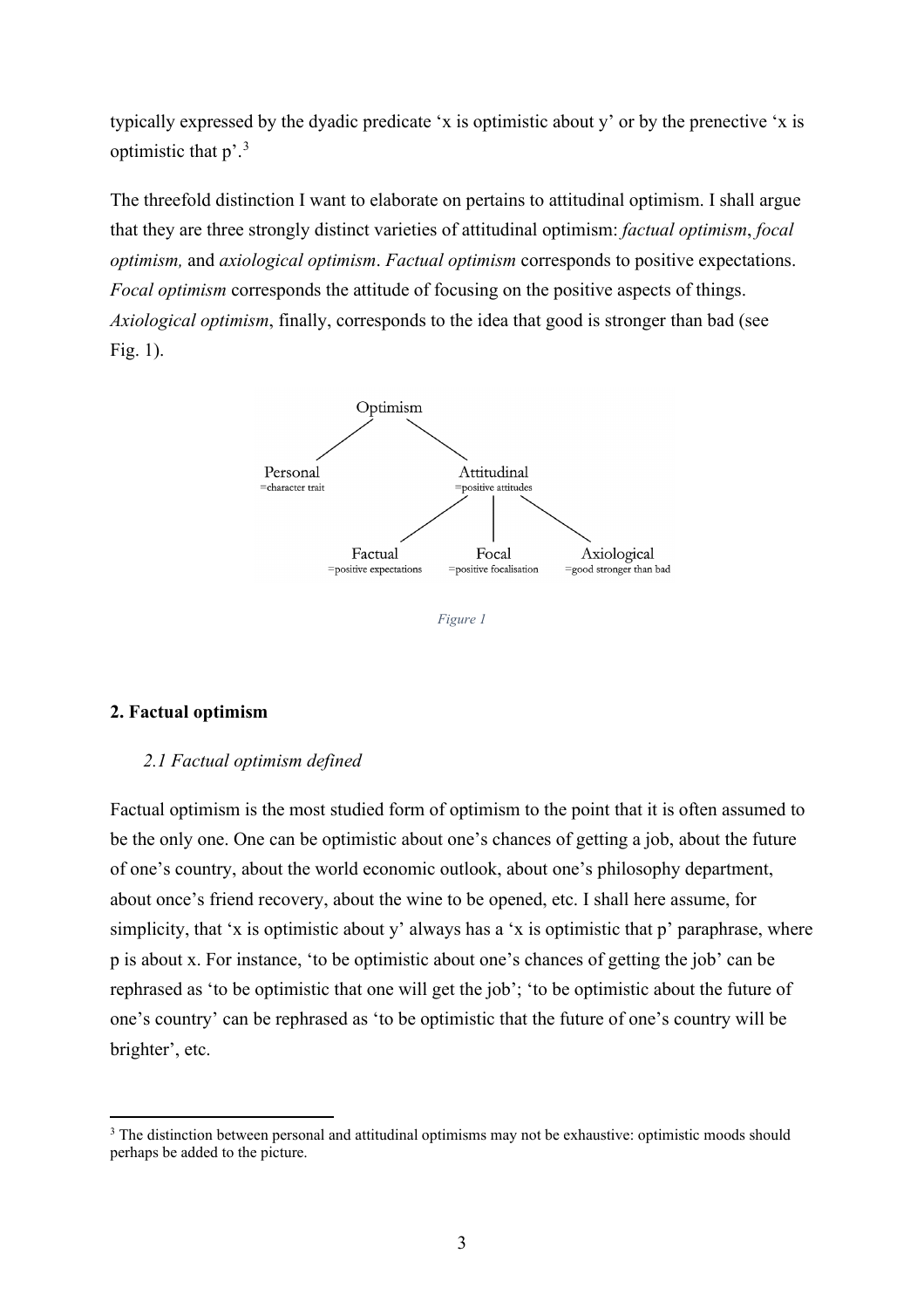What do all such cases have in common in virtue of which they are cases of factual optimism? The standard answer is that in all such cases, something good is expected to happen. One might thus that *to be optimistic is to expect of something good that it will happen.*

**Factual optimism (first try):** S is optimistic that p iff (i) S believes that p will be the case; (ii) it would be good that p.

This proposal fails, however. Suppose that Jordan expects that universities will expand over the next decade, and suppose, furthermore, that this is a good thing. This is neither sufficient nor necessary for Jordan to be optimistic about the future of universities. This is not sufficient for Jordan may think that universities are bad, e.g. because he believes that they promote ideologies detrimental to civilization. If so, although what he expects is good, he is not optimistic about it, but pessimistic. Such a definition also fails to provide necessary condition for optimism. If Jordan were to expect that universities will decline, he would take this to be a good thing, and therefore be optimistic, while expecting something actually bad (per hypothesis). The upshot is that what matters when defining optimism is not whether what one expects is in fact good, but whether one holds it to be good.

This second attempt fixes that problem: *to be optimistic is to think of what is going to happen that it is good*:

**Factual optimism (second try):** S is optimistic that p iff (i) p will be the case; (ii) S believes that it would be good that p.

The definition now requires that the optimist views the object of her optimism as good. But by fixing the previous problem, we have introduced a new one. Sarah wishes that humanity dies out by 2050 for she thinks that it endangers the ecosphere. Suppose, furthermore, that Sarah also believes that this extinction will not happen – to her regret. Suppose, finally that, contrary to what Sarah believes, humans will go extinct by 2050. In such case, although Sarah thinks of what is going to happen, that it is good, she is not optimistic for she does not think that what is going to happen is going to happen. This shows that what matters when defining optimism is not whether what will happen is held to be good, but whether what one thinks will happen is held to be good.

These considerations together suggest that factual optimism consists of two beliefs (or cognate attitudes). *To be optimistic about p is (i) to believe that p will be the case, and (ii), to believe that it is good that p.*

4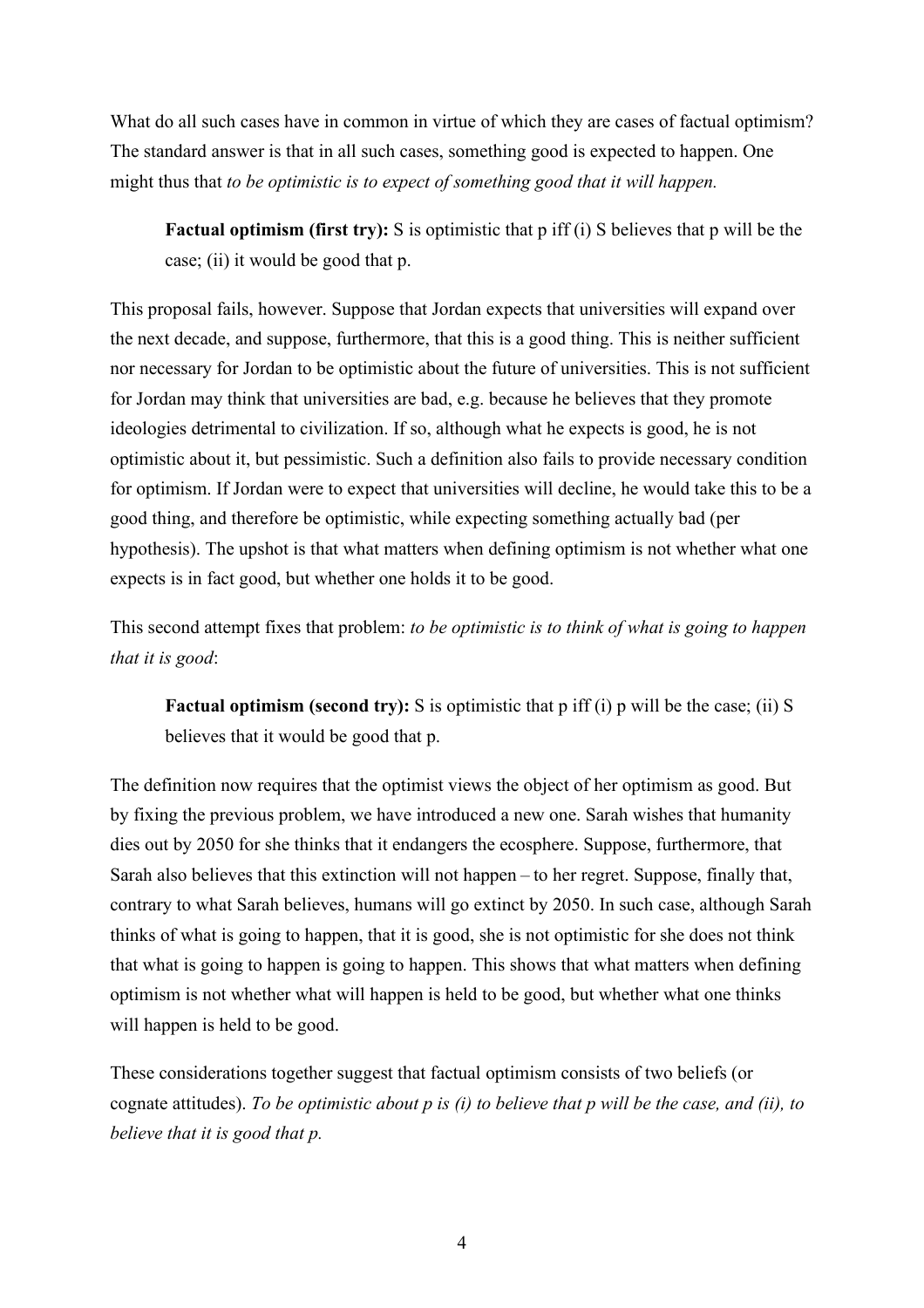**Factual optimism (third try):** S is optimistic that p iff (i) S believes that p will be the case. (ii) S believes that it would be good that p.

Otherwise put: to be optimistic is to believe, of what one think is going to happen, that it is good. For example, a person who believes that poverty is likely to decrease and believes that it is good that it will decrease is optimistic about poverty. For this, two beliefs (or cognate attitudes) are needed. The first, non-evaluative, is about the future evolution of poverty; the second, evaluative, assigns a positive value to its decrease. To believe that poverty will decline without thinking that this is good, or to believe that a decline in poverty would be a good thing, without thinking that it will happen, is not to be optimistic about poverty.

That proposal is better than the two former ones, but share a common defect with them: all three proposals assume that factual optimism is a about the future. It is, however, possible to be optimistic about the past or the present. If Paul thinks that he has succeeded in his exam, he is optimistic about some past event. If Julie thinks that her cat, which disappeared, is still alive, she is optimistic that her cat is alive. Likewise for Bob who thinks that his grandfather did not suffer in his last days. Optimism, we saw, is standardly defined in terms of positive expectation. While this definition may seem to entail that optimism is about the future, as expectations are often assumed to be kinds of forecast, this assumption should be resisted. Expectations, like optimism, may be about the past or the present. Paul expects that Mary is now back, Anne expects to have won the lottery. What make such cases cases of optimism, I submit, is that they bear on states of affairs which are probable.

## **Factual optimism (fourth try):** S is optimistic that  $p = df$

- (i) S believes (judges/thinks/feels…) that it is probable that p.
- (ii) S believes (judges/thinks/feels…) that it would be good that p.

There is a last problem with that definition which concerns the degree of probably and goodness required to be factually optimistic. Paul thinks that it would be good that he does not die during the next month, and also thinks that he has only 70% of surviving for he knows has cancer. The reason why it would be odd to consider Paul an optimist about his chance of surviving is that although he considers his survival to be probable, his survival is not *probable enough*. Maria expects the movie she's going to see to be just acceptable. Maria is not optimistic for all that for 'acceptable' is not *good enough.* What must be required is that*,* in the eyes of the person*,* p is probable enough and good enough (whether or not that is actually the case):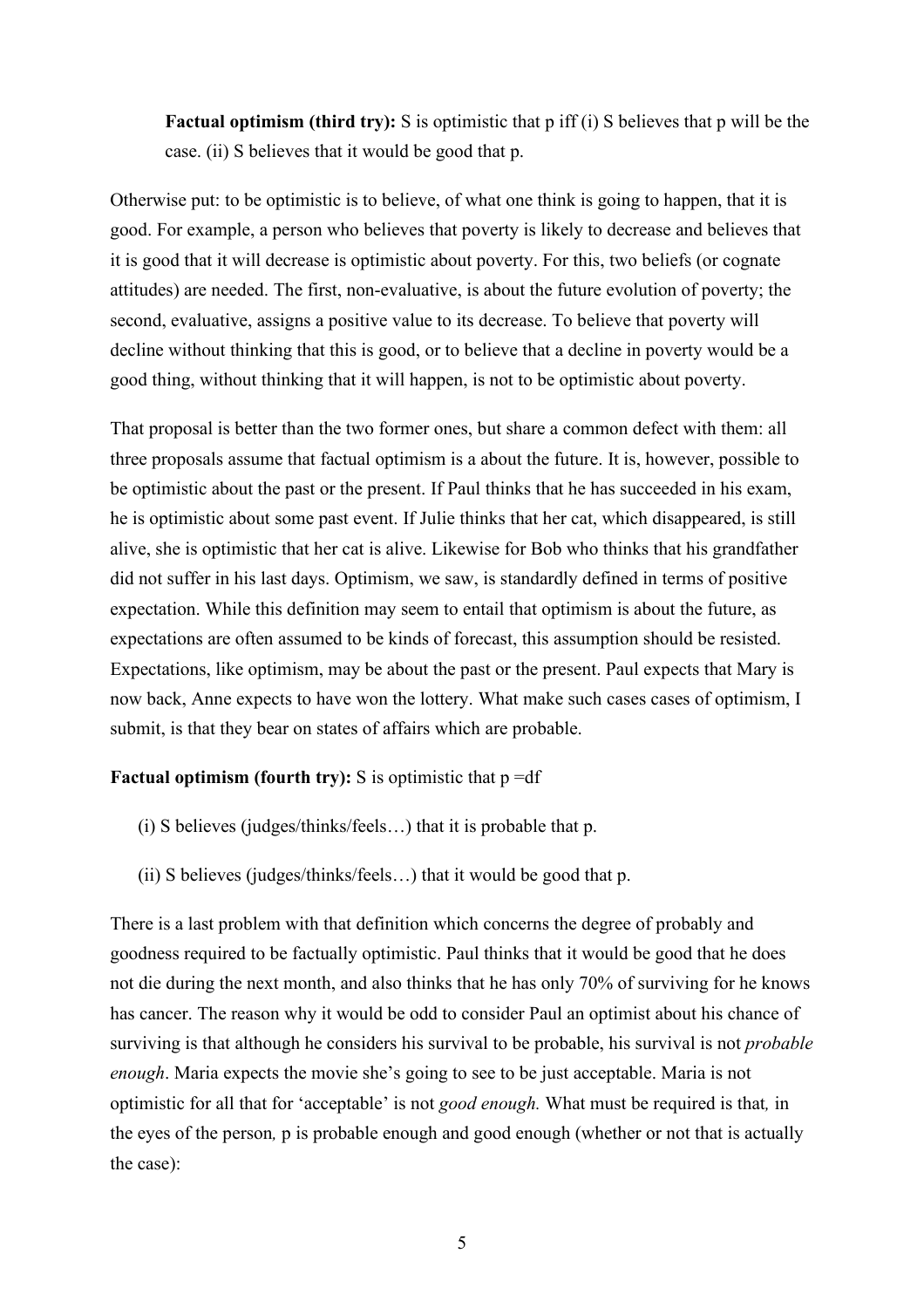### **Factual optimism (last try):**  $S$  is optimistic that  $p = df$

(i) S believes (judges/thinks/feels…) that it is probable enough that p.

(ii) S believes (judges/thinks/feels…) that it would be good enough that p.

Let me comment briefly on that final definition. First, the attitudes constitutive of factual optimism are all *propositional*. Objectual attitudes – such as seeing a tree or admiring Margaret – which do not ascribe any property —being probable or being good – are excluded. By 'propositional' I mean here having a content where a predicate is ascribed to some subject (x believes that y is F) or where some connective is applied to a sentence (x believes that it is good that p). This definition leaves open that some propositional attitudes might be nonconceptual attitudes.

Second, the attitudes constitutive of optimism are *cognitive* attitudes, in contrast to, e.g., *conative* or *affective* attitudes. Cognitive attitudes include judgements, affirmations, assertions, beliefs, perceptions, rememberings, predictions, intuitions, feelings that, etc. Such attitudes, as it is sometimes put, are 'truth-seeking' or 'aim at truth'. I take this to mean that such attitudes are correct in virtue of their (content) being true or veridical. This excludes attitudes that lack correctness conditions, such as, arguably, loving, assuming, imagining, dreaming, knowing, Brentano's presentation or Frege's grasps; as well as attitudes that have correctness conditions, but are not correct in virtue of being true, such as, arguably, interrogations, intentions, desires, wishes. Thus, desiring, wishing, supposing, dreaming that the future will be brighter is not being factually optimistic. On the other hand, feeling that something is going to be the case and judging that it is good; or judging that something will happen and feeling that it would be good are instances of factual optimism.

The reason for speaking of *factual* optimism and pessimism should now be clear: such optimism consists of two beliefs (or cognate attitudes) and can therefore be overturned by the facts in two ways: if the non-evaluative belief is false or if the evaluative belief is false. As a corollary, the factual optimist and the factual pessimist are in factual disagreement with each other. What pits them against each other may be either a non-evaluative disagreement about what is probable enough *or* an evaluative disagreement about whether what is probable is good enough. The optimist who thinks that illiteracy will decrease and the pessimist who thinks that it will increase have, typically, a non-evaluative disagreement, but they agree that illiteracy is bad. The optimist who thinks that immigration is increasing, and that this is good; and the pessimist who thinks that immigration is increasing, and that this is bad, are in evaluative disagreement, but they agree on the non-evaluative facts.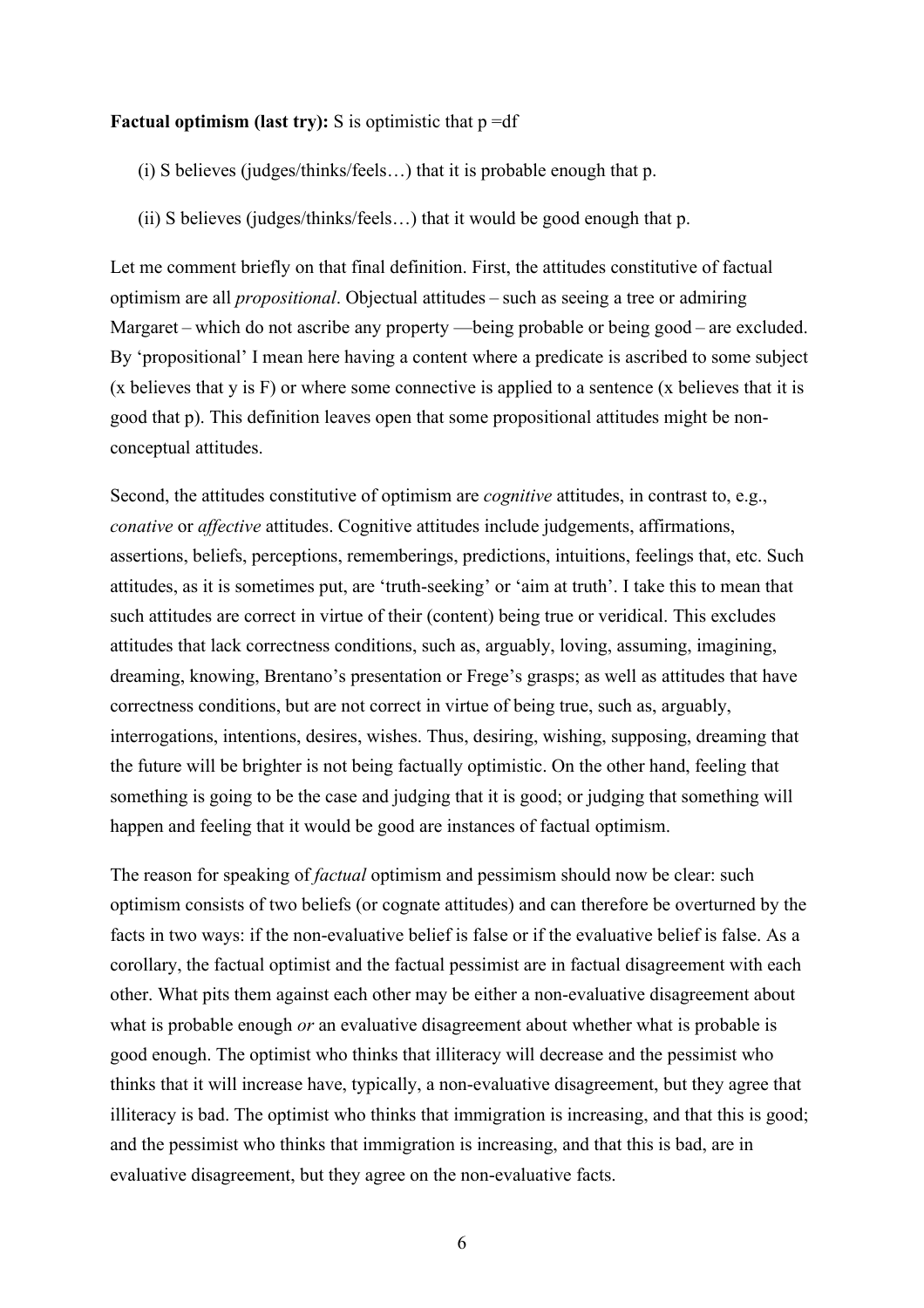Wrapping up, factual optimism is defined in terms of two cognitive and propositional attitudes, one evaluative, the other non-evaluative. For the sake of simplicity, I will speak in what follows only of beliefs but in principle all cognitive/truth-seeking attitudes can be constitutive of factual optimism: feeling that one has passed a test, being convinced that a negotiation was successful, being confident that one's country will win the war, etc.

There are many varieties of factual optimism depending on the content and modes of the nonevaluative and evaluative cognitive attitudes. For instance, the content of the non-evaluative state may concern features of one's own situation (local optimism), or of the world (global optimism). The *contents* of the evaluative attitudes allow us to distinguish *pro tanto* from *pro toto* factual optimisms: Julie may think that climate warming can be settled by technological progress (*pro tanto* optimism about climate warming), but nonetheless believe that climate will warm because of growing hostility against technological progress (*pro toto* pessimism about climate warming). I will not seek here to map these different varieties of factual optimism further; suffice it to say that the proposed definition allows for ample variations within the category of factual optimism. Before turning to focal optimism, let me address three objections.

# *2.2 Objections and answers*

*Objection 1:* 'You define factual optimism in terms of evaluative beliefs. But having such beliefs is not necessary. A person who thinks that the weather will be nice tomorrow and is *happy* about it, is optimistic without holding any evaluative beliefs. Having a positive emotion, or pro-attitude, about what one expects is enough to be optimistic.'

*Answer*. If pro-attitudes presuppose positive evaluations – if liking x presupposes finding x good –, evaluative beliefs (or cognate attitudes) are necessary for factual optimism. Those who reject that view, however, can retain the spirit of proposed definition, by replacing evaluative beliefs with their favourite psychological ersatz: positive emotions, desires, proattitudes, etc.

*Objection* 2: 'You define factual optimism in terms of beliefs about probabilities. But having such probabilistic beliefs is not necessary. A person strongly convinced that the weather will be nice, or a person who gives high credence to the fact that it will not rain, may be optimistic about the weather, without holding beliefs about probabilities. Being confident that good things will happen is enough to be optimistic.'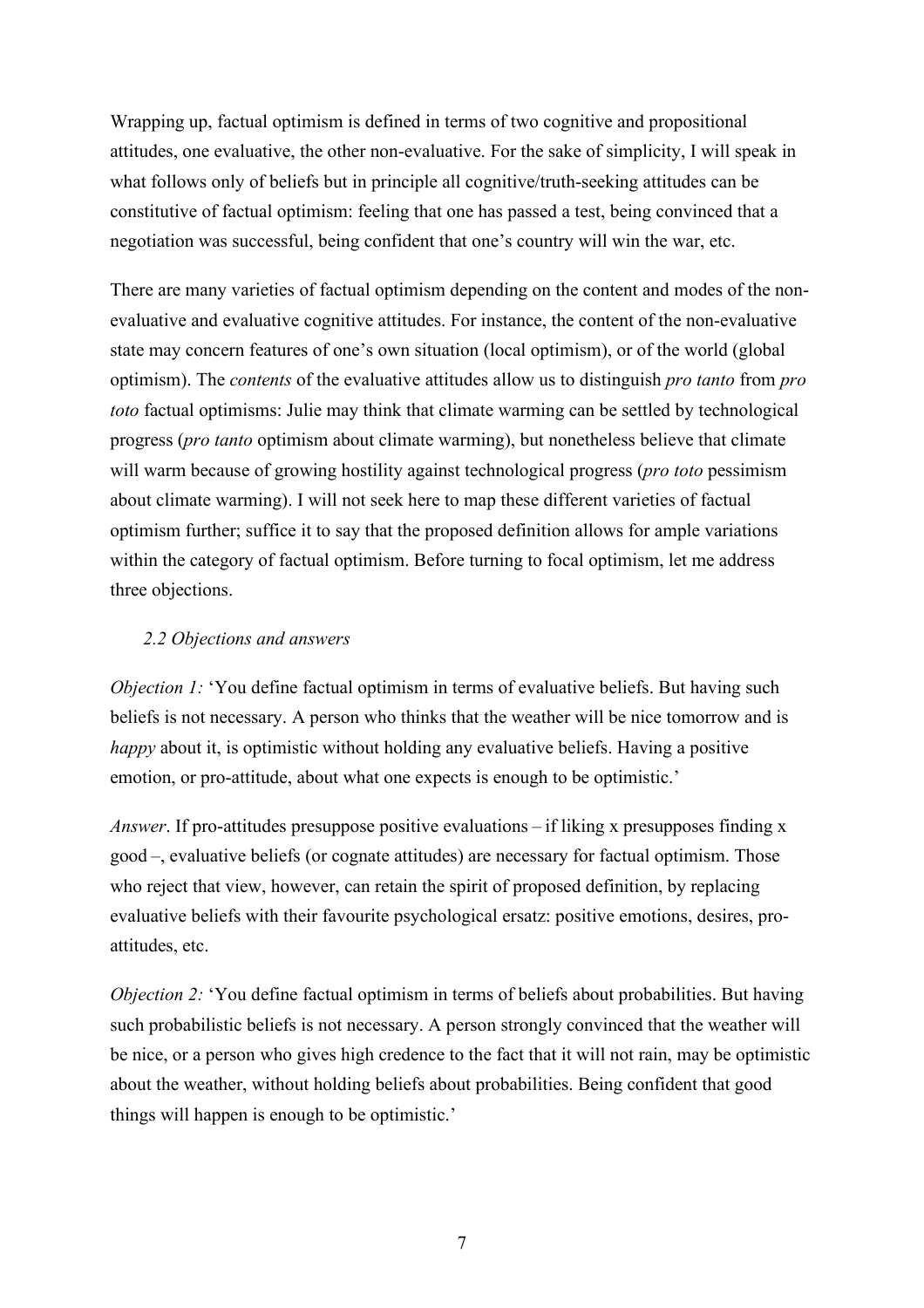*Answer*. The former objection proposed to replace presentations of values by pro-attitude, the present objection proposes to replace presentation of probabilities by credences. The answer is the same, mutatis mutandis: *being confident that p will happen*, requires *having a presentation of p as being probable*. Should that claim be rejected, the spirit of proposed definition can be kept by replacing evaluative beliefs with some psychological ersatz: conviction, confidence, credence, etc. One challenge for upholders of these attitudinal moves, however, is to make room for the intuition that the factual optimist and the factual optimist are in disagreement about the facts.

*Objection 3*: 'You define factual optimism in terms of monadic values, but most forms of optimism involve comparative values. Whoever thinks that things are getting better does not necessarily attribute positive values to them. For instance, one can think that things are simply getting less bad. Or one might reject monadic values altogether and accept only comparative ones. Assigning positive monadic values is not essential to optimism.'

*Answer*. Here are two reasons not to define optimism in terms of expecting things to get *better.* First*,* one may expect things to improve while being pessimistic: if one expects things to improve but assess that improvement as being too slow, insufficient, not as good as the one that could have been achieved, etc. Second and symmetrically, one may expect things to worsen and nonetheless be optimistic: for instance, if one considers a deterioration to be slower or lesser than the one could have been the case. Thus, what seems to matter for optimism is not whether things improve or not, but whether one thinks that it is good enough that they evolve as they do.

### **3. Focal optimism**

## *3.1 Focal optimism defined*

Can one be optimistic about something without evaluating it positively and considering it probable? I argue in this section that there is a familiar though un-theorized form of optimism – focal optimism – which does not consist in such positive expectations. Focal optimism is the phenomenon we have in mind when we speak of seeing the glass half full. The glass example is one among many: a professor can focus more on the virtues than on the shortcomings of the essays he is grading; an art amateur may focus on the best paintings of the exposition; a patriot may focus on the best aspects if his country; a political thinker may focus on the public virtues of humans; etc. Factual optimism, we saw, consists of having certain evaluative and non-evaluative beliefs (or cognate attitudes). Focal optimism, on the other hand, consists of a tendency to take things on the bright side, to *focus* on their positive

8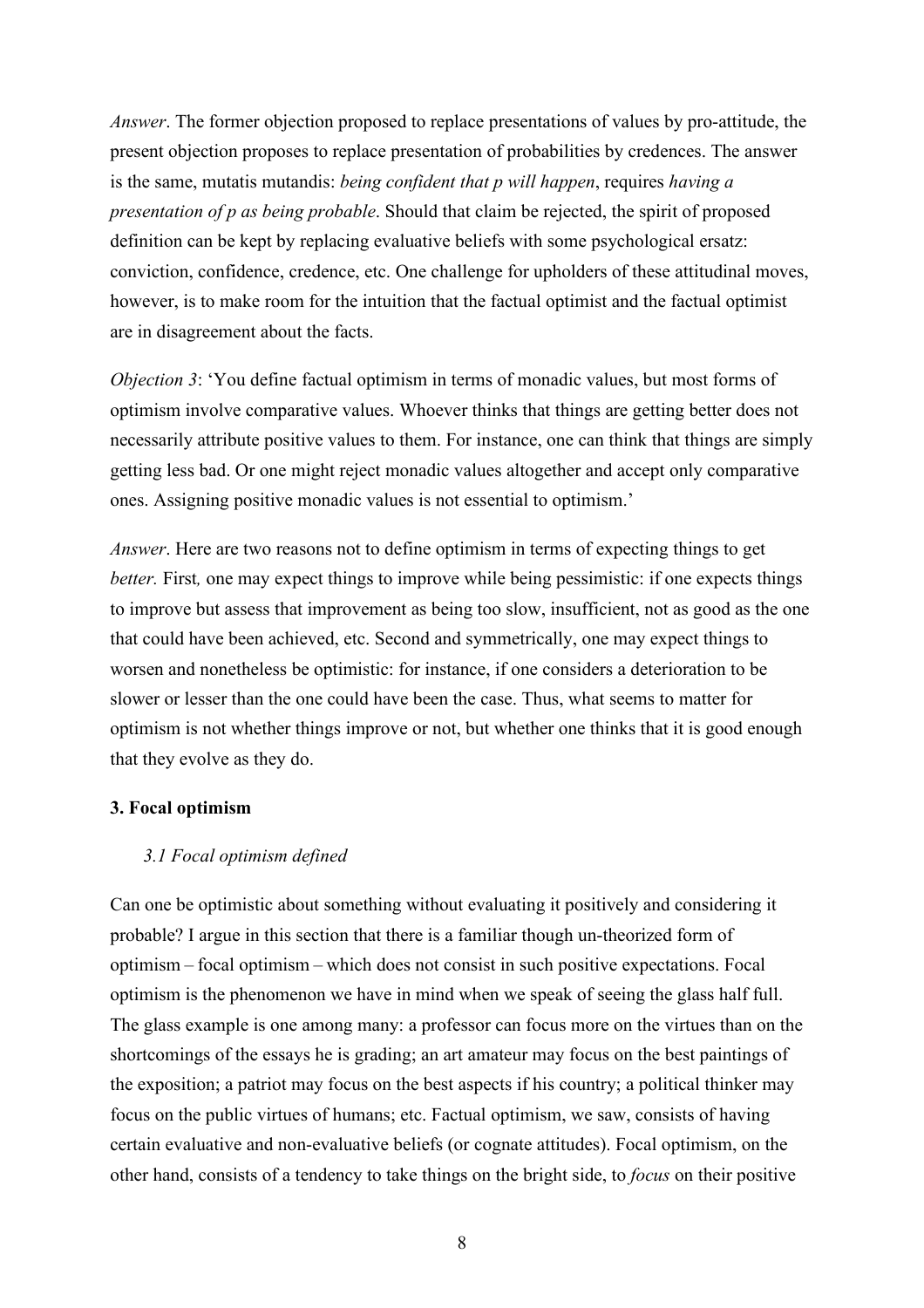aspects. Believing that things will go well (factual optimism) and focusing on their bright side (focal optimism) are two attitudes which, although superficially similar, are essentially distinct.

Indeed, seeing the glass as half full does not consist of beliefs about the amount of wine contained in the glass and its value. Were it the case, the focal optimist who sees the glass half full and the pessimist who sees the glass half empty would disagree either on the content of the glass or on its evaluation. But they do not. Both agree that the glass is half full of wine, half empty of wine. It would be a wild misinterpretation of the case to claim that the focal optimist believes that the glass is full, while the focal pessimist believes that the glass is empty. Furthermore, the focal optimist and the focal pessimist agree on their evaluation of the facts: both agree that is good that the glass is half full, and bad that it is half empty. It would be an equally wild misinterpretation of the situation to claim that the focal optimist values positively not just the full half, but also the empty one (and that the focal pessimist disvalues not just the empty half, but also the full one).

Could it be that the focal optimist and the focal pessimist disagree instead on the *degree* of their evaluation: the focal optimist would ascribe a higher degree of goodness of the wine than the degree of badness he ascribes to its absence – while the pessimist would on the contrary ascribe a higher degree of badness to its absence? This is not what the difference consists in either. Both can agree, for instance that wine has the highest possible degree of goodness, while its absence has the highest possible degree of badness. And yet, the focal optimist will still focus on the wine and the focal pessimist on its absence. Could it be, finally, that the focal optimist ascribes a *higher* value to the wine, while the pessimist ascribes to it a value of lower height?<sup>[4](#page-8-0)</sup> That is not either what their difference consists in: each of them, in the glass example, ascribes the same kind of value of the wine and in absence: the presence of wine is hedonically or aesthetically good, its absence is hedonically or aesthetically bad.

What sets apart the focal optimist from the focal pessimist is not factual disagreement. To be a focal optimist is neither to see the glass as full nor to evaluate positively the wine as well as its absence, nor to ascribe a higher degree of goodness to the wine than the degree of badness one ascribes to its absence. Otherwise put, our focal pessimist and focal optimist agree (i) that the glass is half full of wine, half empty of wine; (ii) that nothing is better than wine, and that nothing is worse than lack of wine; (iii) and that the wine and its absence having the same

<span id="page-8-0"></span><sup>4</sup> Heights (or ranks) of values relate types of values—hedonic, aesthetic, epistemic…—contrary to degrees of values, which characterize determinate values of a type. "Justice is more important than elegance" is a statement about the relative heights of justice and elegance, while "Paul is more elegant than George" concerns the relative degrees of elegance of Paul and George.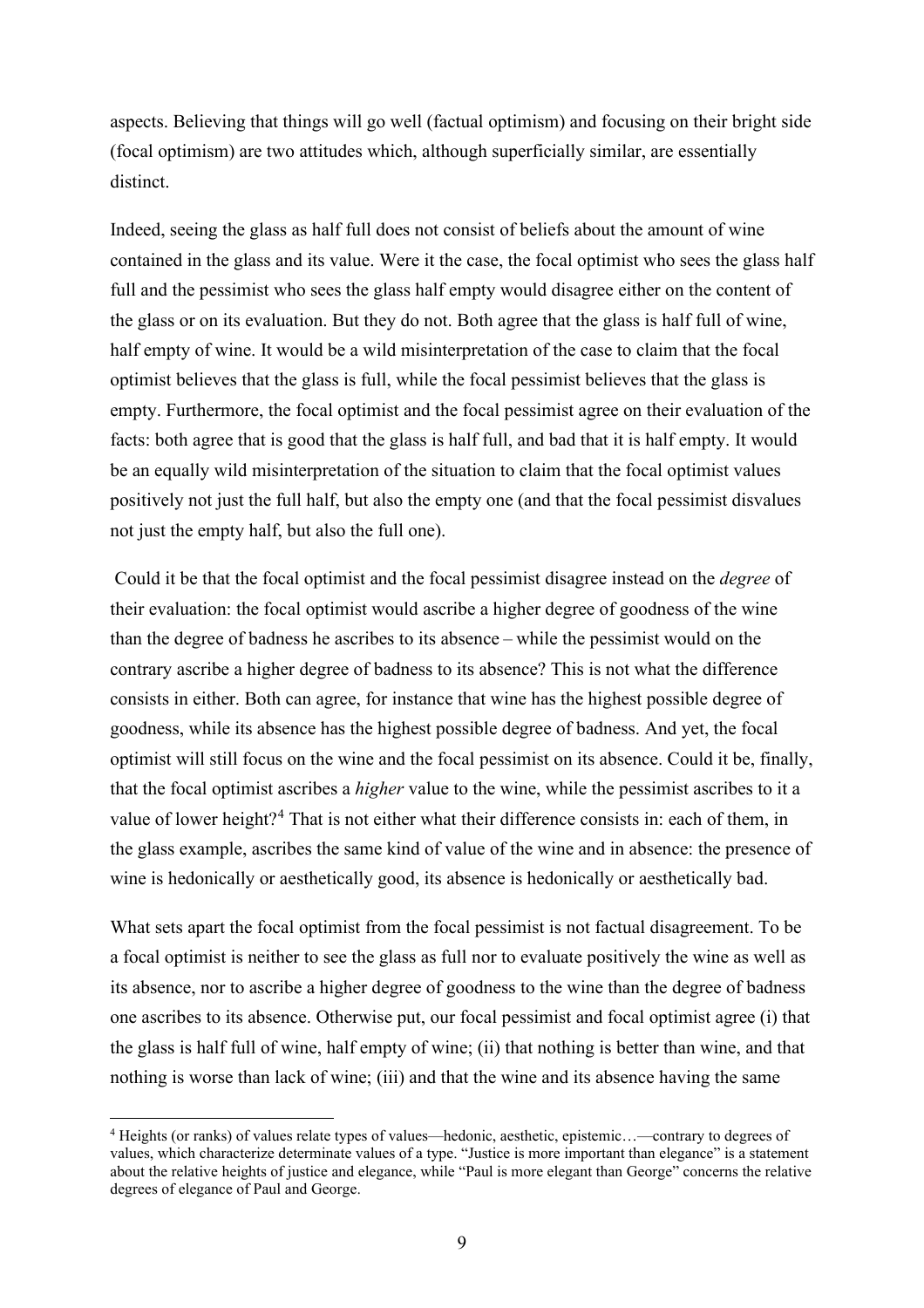kind of (dis) value and disvalue (say, hedonic value). The disagreement between the focal optimist and the focal pessimist, if it one, is not about what they hold to be true of the glass, but about the attitude they adopt towards that glass. The focal optimist *focuses* on the full part of the glass. This suggests the following simple definition of focal optimism:

**Focal optimism (simple):** S is focally optimistic about x =df

- (i) S believes (judges/thinks/feels …) that there is as much goodness as badness in x.
- (ii) S focuses more on x's good aspects than on x's bad aspects.

This definition is too restrictive, however. Cases where one thinks that x's positive aspect(s) exactly compensate(s) x's negative aspect(s) are rare. How should we characterize focal optimism when the glass is two-third full? Besides, there are cases in which only good aspects (or only bad ones) are present. In such cases the distinction between focal optimism and focal pessimism still makes sense. For instance, focusing on the better aspects of a desperate situation (of which all aspects appear negative) is being a focal optimist with respect to that situation. To accommodate such cases, I propose the following generalized definition:

# **Focal optimism (generalized):** S is focally optimistic about x =df

- (i) S ascribes different values to different aspects of x.
- (ii) S focuses more, relatively, on x's better aspects than on x's worse aspects.

By a 'good' or 'better aspect of x', I do not mean a value of x. I mean, rather, a value-making property: a (typically) non-axiological feature of x in virtue of which x is pro tanto good or better. The focal optimist focuses on the wine, not on its goodness. There may be situations in which axiological properties themselves are what the focal optimist focuses on, but this is not generally so. We rarely focus on values; we typically focus on what is valuable.

# *3.2 Focusing*

I have claimed that focusing on the bright side is not to be analysed in terms of evaluative beliefs although it presupposes such beliefs. What then does *focusing* consists in? Focusing on an aspect may also be redescribed as *emphasizing*, *underlining*, *accentuating, bringing out* that aspect. Focusing is not a belief nor any cognate cognitive attitude – as defined above as attitudes we can and ought to be true or veridical. Having different foci is not having different beliefs. Three features at least distinguish focusing from believing.

First, focusing is an essentially contrastive notion. He who emphasizes everything, emphasizes nothing. By contrast, the idea that one might believe, perceive or represent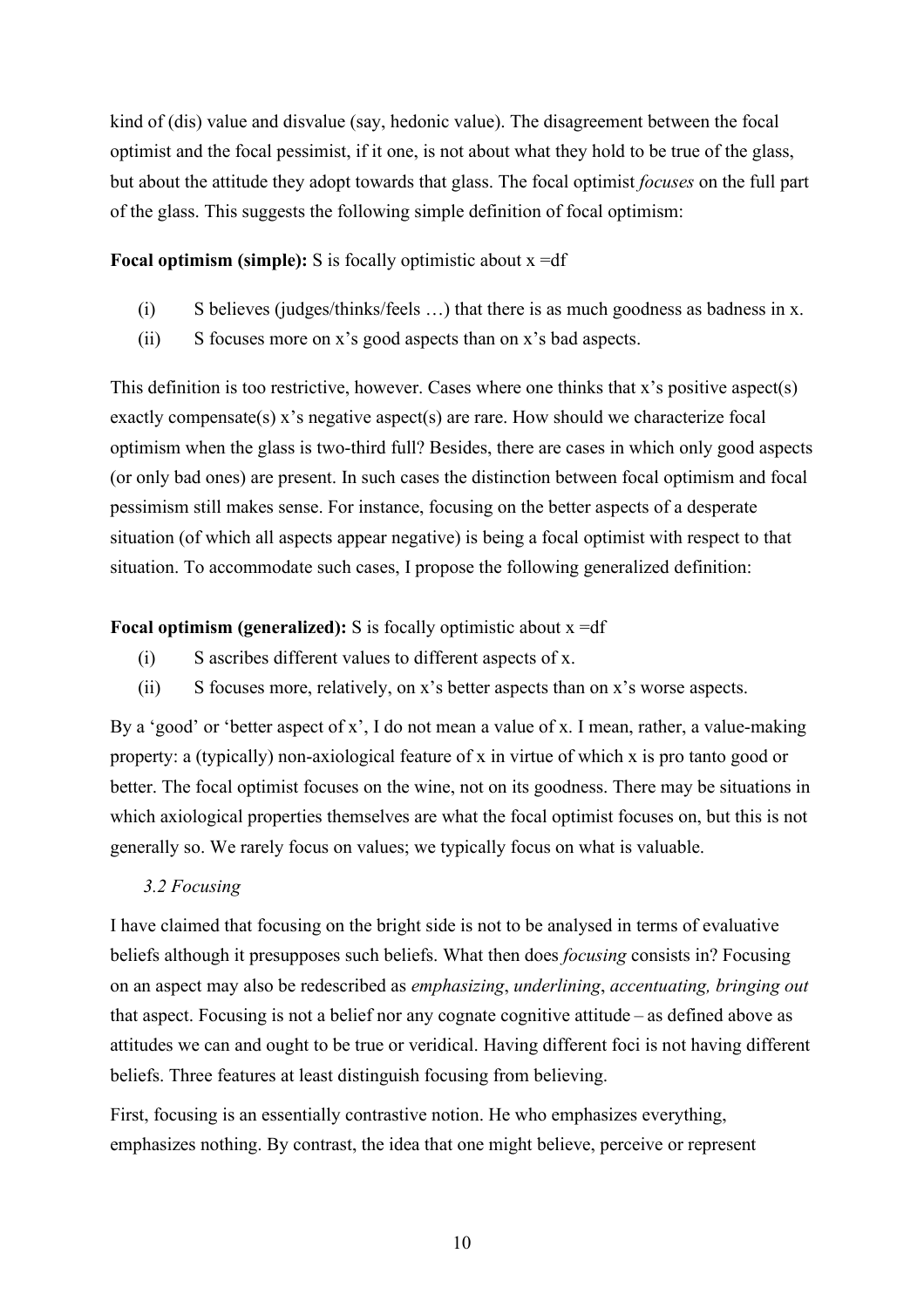everything in a situation is not incompatible with the nature of belief, perception, or representation.

Second, focusing presupposes believing (or some cognate state) but not the reverse. To focus on some positive aspect of an object, it is necessary to believe (or represent) that this object has that aspect as well as other ones. He who sees only the positive aspect of things is not focusing on their bright side but is simply blind to their dark side.

Third, focusing on something is more active than entertaining a belief about it: focusing, contrary to believing, is something one may do – intentionally or not.

# *3.3 Attentional and decisional foci*

There are at least two ways to focus on the bright side of things, without changing one's beliefs about them.

*Attentional focus.* The first is to *focus one's attention more on the positive than on the negative*. In the case where we think that there is as much positive as negative – the glass half filled – to focus one's attention on the positive means giving a greater amount of attention to the positive. But suppose the glass is two-thirds full. Giving a greater amount of attention to the positive (whatever our preferred account of amounts of attention), in such a case, is not sufficient to be a focal optimist. What makes one a focal optimist is that the ratio of the attention dedicated to the positive to the attention dedicated to the negative is greater than the ratio of the positive to the negative, as one sees it. If the glass is 2/3 full, the focal optimist will allocate more than 2/3 of their attention to the wine. To focus on the positive is to give to it a greater proportion of our attention than its relative weight in our overall assessment of the situation.

*Decisional focus.* The second type of focus pertains to decisions. Focal optimists ascribe greater weight to the positive aspects of things than to their negative aspects in their decision. I said that focal optimism is, so far, un-theorized. This not quite true. Leonid Hurwicz (1951, 1952) introduced in decision theory the idea of an optimism-pessimism index. Hurwicz's work is not intended to elucidate the nature of optimism but to help deal with decisions under ignorance (where the agent does not assign any probability to states of the world which affect the outcome of his action). Hurwicz's proposal is nonetheless tacitly based on the concept focal optimism, or so I shall argue.

Julie wonders if she should take her umbrella. She doesn't know the likelihood of it raining (decision under ignorance). Her umbrella is bulky, so if it does not rain, she would rather not take it. However, if it rains, the discomfort caused by the bulkiness of the umbrella will be more than compensated by the fact that she would remain dry. On the whole, Julie considers that the best scenario is the one where the weather is nice and she has no umbrella (4), followed by the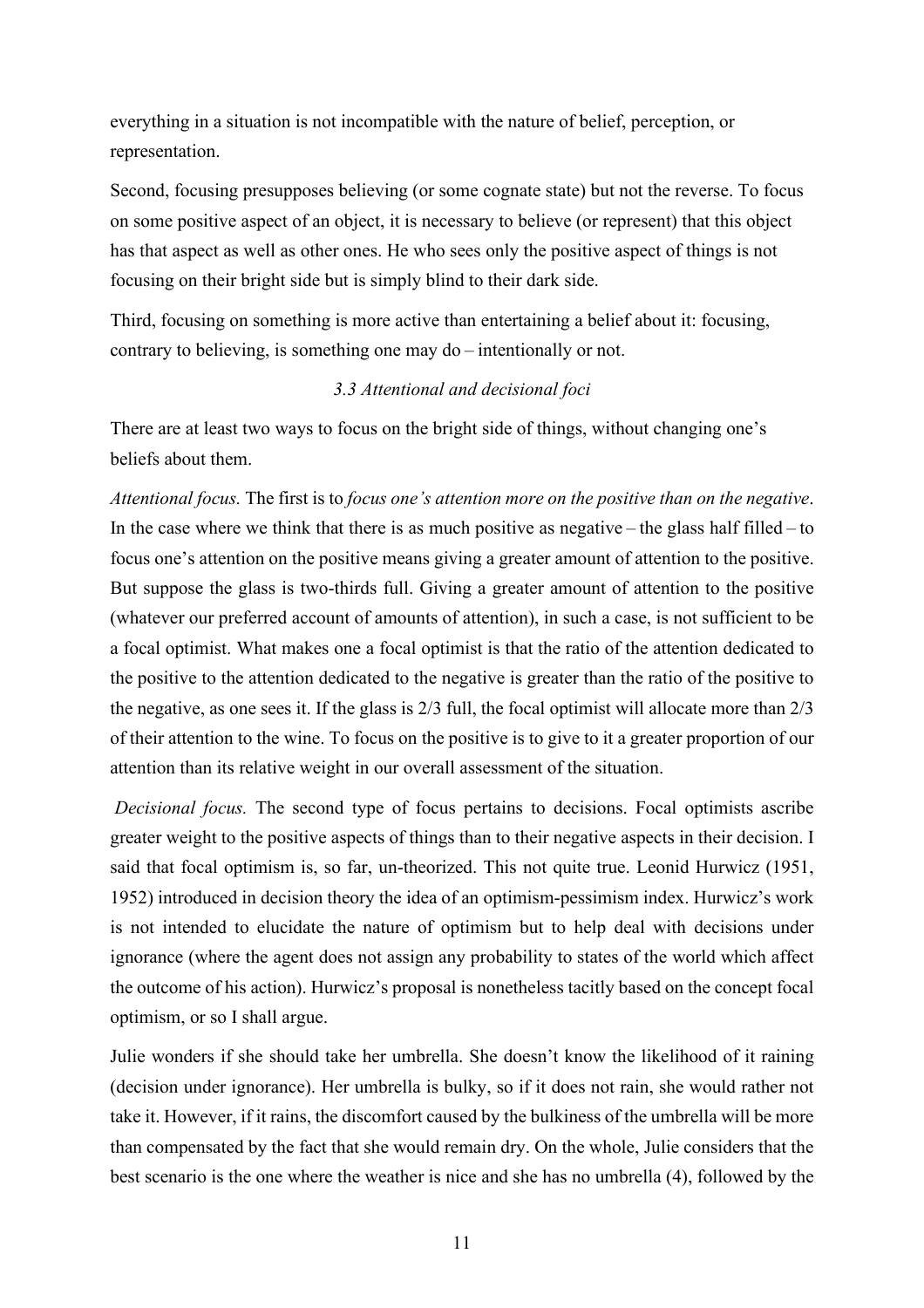one where the weather is nice and she has her umbrella (3), followed by the one where it rains and she has her umbrella (2), the worst situation being the one where it rains and she does not have her umbrella (1). The decision matrix for this standard problem is as follows:<sup>[5](#page-11-0)</sup>

| States of the world $\rightarrow$ | Sun | Rain |
|-----------------------------------|-----|------|
| Options $\downarrow$              |     |      |
| Umbrella                          |     |      |
| No umbrella                       |     |      |

Since Julie does not know the probability of it raining, she cannot make a calculation to maximize her utility; moreover, no option dominates the other (that is, none yield better outcomes in any state of the world: if it rains it is better to take the umbrella, but it is better not to take it if it does not rain). To decide whether to take her umbrella, Julie can then reason in two main ways. The first ("maximin", Wald, 1950) is to seek to avoid the worst outcome. Under that approach, Julie should consider, for each action, the utility that it would have in the worst case and should then choose the option whose lowest utility is the least bad. The best of the worst outcomes is at the top right of the table. As a result, Julie takes her umbrella. But Julie may also seek not to compromise her chances of getting the best possible outcome. In this case, rather than choosing the action whose worst outcome is the least bad, she chooses the action whose highest outcome is the best (a rule called 'maximax'). The best of the best outcomes is here the box at the bottom left. As a result, Julie does not take her umbrella.

We end up in the unfortunate situation of having two decisions rules yielding incompatible answers. How to determine according to which decision rule to act, maximin or maximax? Hurwicz (1951, 1952) proposes to assign to each agent a certain degree of optimism (inversely proportional to his degree of pessimism), represented by a coefficient. The more pessimistic the agent, the more appropriate it will be for him to choose the maximin rule, while the more optimistic the agent, the more appropriate it will be for him to act according to the maximax rule.

Hurwicz's optimism-pessimism index, I maintain, must be understood in terms of focal optimism/pessimism and cannot be understood in terms of factual optimism/pessimism. A factual optimist would either be someone who considers that the good weather is more likely than bad weather (which is excluded by hypothesis) or someone who reassigns more positive value to the positive outcomes (but by hypothesis, Julie's preferences are fixed). In other words,

<span id="page-11-0"></span><sup>&</sup>lt;sup>5</sup> A decision table or matrix is a way of representing a decision problem in the form of a table where each row corresponds to one action course considered, and each column corresponds to one of the possible states of the world affecting the outcome of the action. What appears in the boxes is the utility of the outcome of the action in question for each state of the world.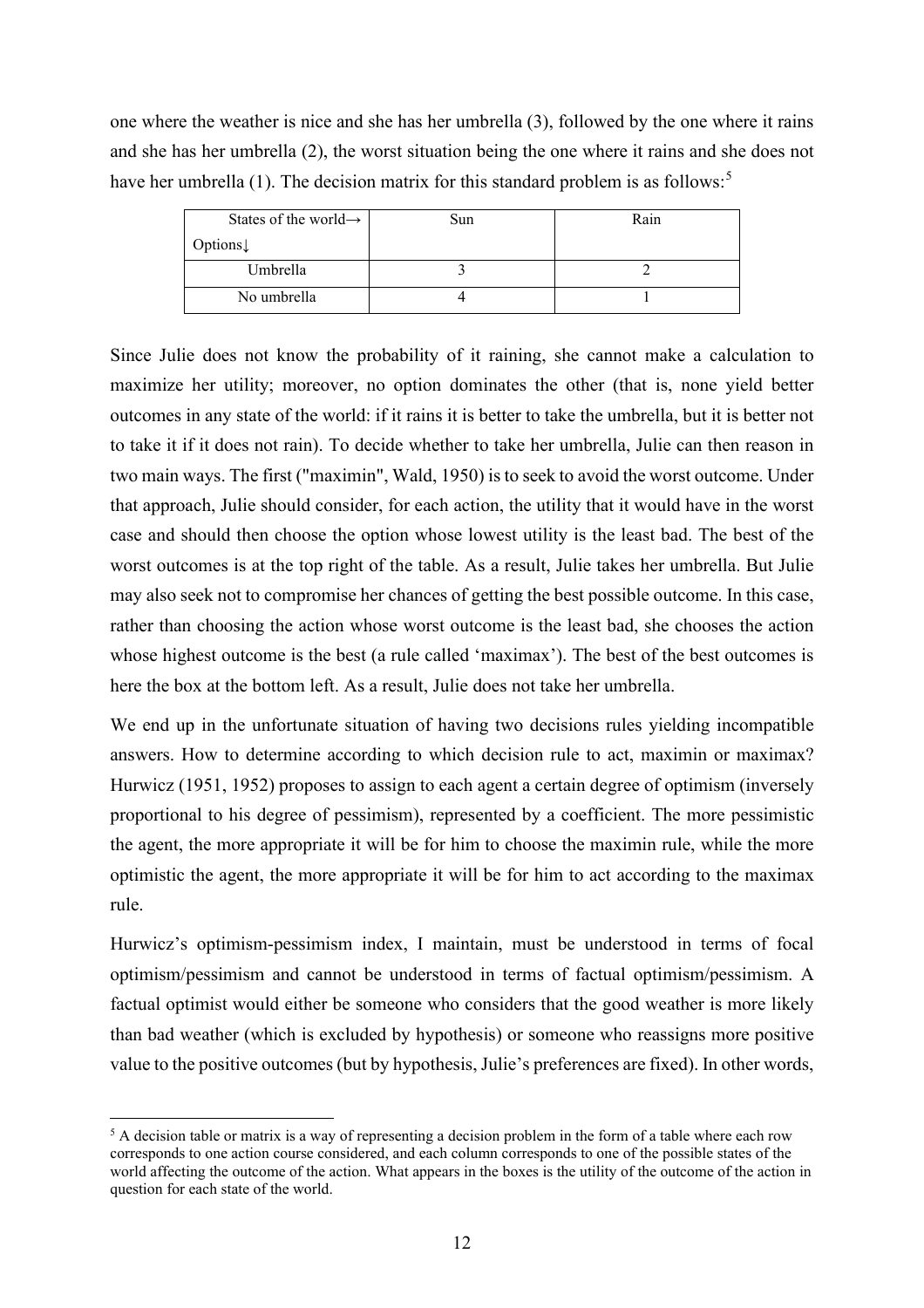bringing in factual optimism here would amount to change the problem – either by introducing probabilities for states of the world or by changing the value assigned to the outcomes. For Hurwicz's proposal to be problem-solving rather than problem-changing, as it is meant to be, it is therefore necessary that optimists and pessimists have exactly the same beliefs about the probability of the weather (here: none) and evaluate in exactly the same way the different possible outcomes of their actions (Peterson, 2009:48-49). Hurwicz's optimism is therefore not factual optimism. The only way to make sense of his solution is to resort to focal optimism: the optimist is neither the one who sees the probabilities of good outcomes as higher, nor the one who positively reassesses the value of their outcomes, but the one who focuses more on the positive outcomes to decide what to do.

# *3.4 Final and instrumental focal optimisms*

On top of the distinction between attentional and decisional focal optimism, a second and orthogonal distinction between varieties of focal optimism is this. Julie and Paul are jointly grading an essay. They agree on its qualities and flaws, but in her comments, Julie focuses on the flaws, while Paul stresses the qualities of the essay. This may be due, first, to the fact that Julie's, given her mood or her character, can't help focusing on the shortcomings on the essays, while Paul, for similar reasons, is spontaneously drawn by their virtues. But Julie and Paul's difference of focus may also be deliberate. Julie may insist on the downsides of the essay because she thinks this is the best way to help the student to improve. Paul, on the other hand, may underline the qualities of the essay to encourage the student. One may speak of *final* focal optimism (and pessimism) in the first case, and of *instrumental* focal optimism (and pessimism) in the latter case. Instrumental focal pessimism is common in political theory, as is reflected in Hume's famous recommendation:

It is, therefore, a just *political* maxim, *that every man must be supposed a knave*: Though at the same time, it appears somewhat strange that a maxim should be true in *politics*, which is false in *fact*. (Hume, 1742, Of the Independency of Parliament, reprinted in Hume, 1987, italics original)

When seeking to draw the contours of a just, efficient, and stable form of government, Hume thought, one should start from the assumption that men are vicious. Hume and the many political thinkers who adopt this focal pessimism about human nature<sup>[6](#page-12-0)</sup> typically believe that

<span id="page-12-0"></span><sup>6</sup> Such as Adam Smith, who Hayek sums up as follows:

Smith's chief concern was not so much with what man might occasionally achieve when he was at his best but that he should have as little opportunity as possible to do harm when he was at his worst. It would scarcely be too much to claim that the main merit of the individualism which he and his contemporaries advocated is that it is a system under which bad men can do least harm. (Hayek, 1949, 11)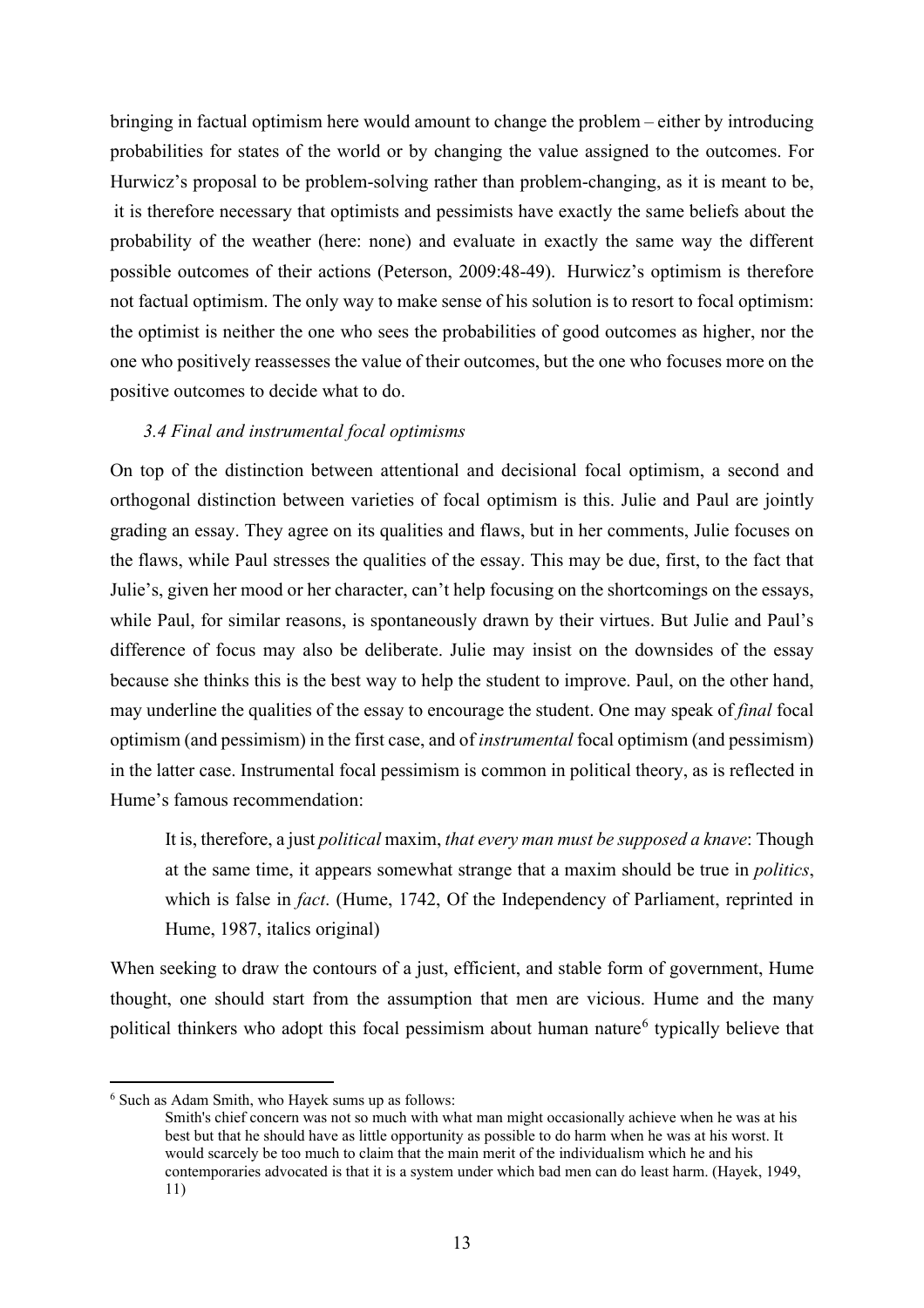men are also endowed with generosity, benevolence, and other social virtues. But when it comes to political theorizing, they argue, these virtues should be ignored for prudential reason: one should focus on the dark side of men.

# **4. Correctness conditions for factual optimism**

There are, therefore, two strongly distinct varieties of optimism: factual optimism – analysable in terms of sets of beliefs (or cognate attitudes); and focal optimism – that consists in focusing more on the positive aspects of a situation. When is each form of optimism correct or fitting?[7](#page-13-0) The conditions of correction for factual optimism are easy to specify. They boil down to the conditions of correction of the beliefs (or cognate attitudes) that constitute factual optimism. Under the assumption that it is correct to believe that *p* if and only if *p* is true, factual optimism is correct if and only if the contents of the beliefs that constitute it are true. For example, it is correct to be factually optimistic about Trump's chance to be reelected in 2024 if and only if (i) it is true that Trump has significant chances of being reelected and (ii) it is true that Trump's reelection would be a good thing. If at least one of these conditions is missing, it is incorrect to maintain such a factual optimism.

*It is correct to be factually optimistic that p iff:*

- *(i) it is probable enough but uncertain that p;*
- *(ii) it would be good enough that p.*

# **5. Correctness conditions for focal optimism**

# *5.1 Correctness conditions for simple focal optimism*

The correctness conditions for focal optimism, on the other hand, are more difficult to specify. When is it appropriate to focus on the bright side of things? At first glance, the answer appears to be: *never.* Indeed, if the glass contains the same amount of wine as of lack of wine, and if the wine is as good as its absence is bad, why focus more on the wine than on its absence? As it seems, the only reasonable attitude is to focus just as much on the wine as on its absence. Focal optimism runs the risk of being incorrect by nature.

One way to restore the normative status of focal optimism would be to argue that focal optimism is correct if and only if its consequences are valuable. As mentioned in the introduction, a large body of empirical evidence suggests that optimism is often beneficial to our health, well-being, grit, etc. Unfortunately, the literature on this topic tends to collapse factual and focal optimism so that it is hard to assess whether it is *focal* optimism that is indeed beneficial. But this

<span id="page-13-0"></span><sup>7</sup> I here assume that *correctness* (or appropriateness, or fittingness) of an attitude has to do with some form of conformity/fittingness to the world (de Sousa, 2002; Mulligan, 2007; Tappolet, 2011).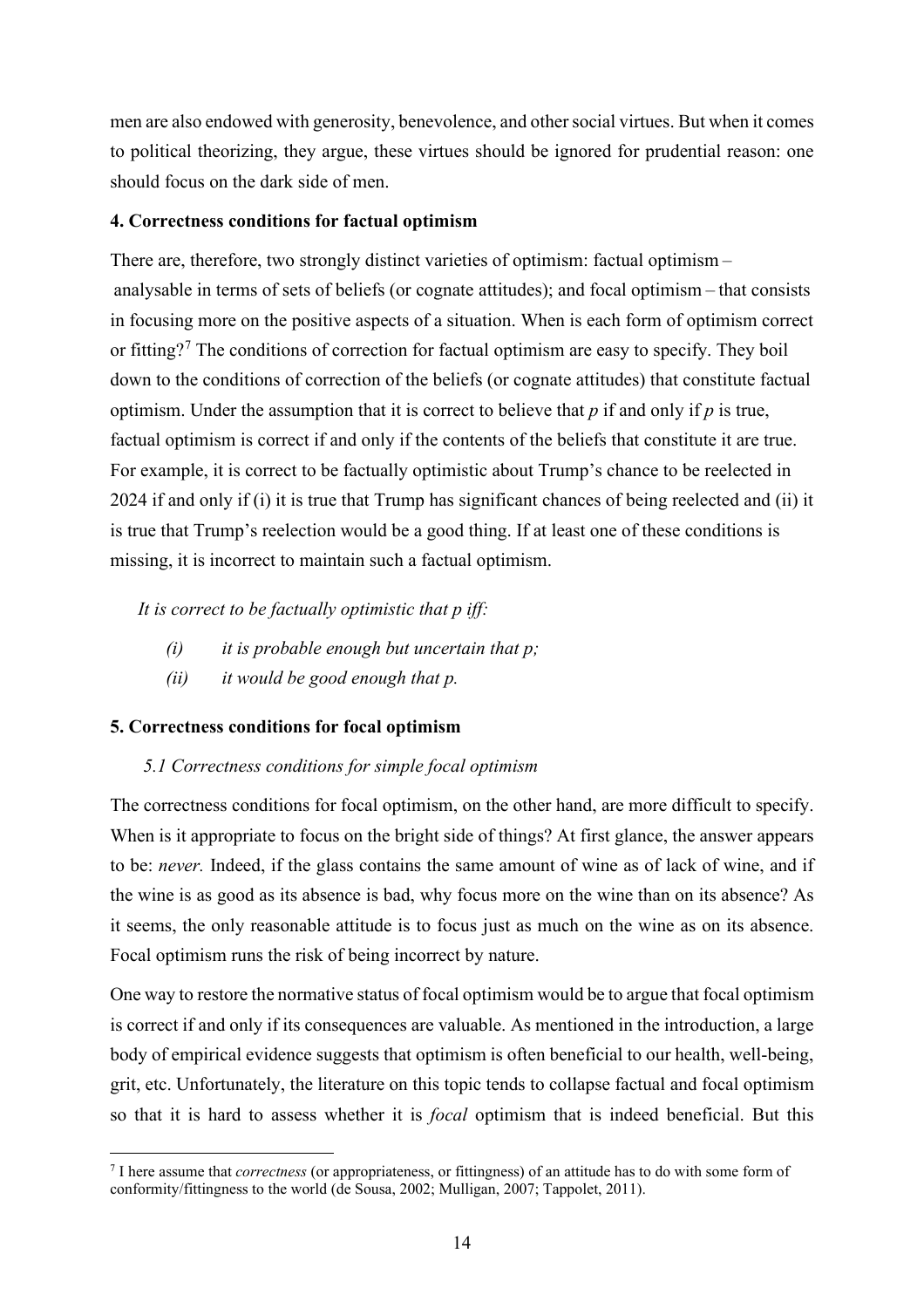empirical question needs not occupy us anyway. Indeed, the proposal that focal optimism is correct iff it is beneficial, conflates correctness with beneficialness. Correct attitudes may but need not be beneficial. Beliefs, desires, emotions, etc., can be correct or incorrect irrespective of their instrumental (dis)value. The challenge is therefore to find out under what conditions it is appropriate to focus on the bright side of things, *regardless of the possible beneficial effects of this positive focus.*

Simple focal optimism, to recall, is this:

**Focal optimism (simple):** S is focally optimistic about  $x = df$ 

- (iii) S believes (judges/thinks/feels …) that there is as much goodness as badness in x.
- (iv) S focuses more on x's good aspects than on x's bad aspects.

Simple focal optimism is correct, I maintain, iff good is stronger than bad. More precisely:

*If x's bad and good aspects have the same absolute value, it is correct to focus on x's good aspects more than on x's bad aspects iff the goodness of x's good aspects is stronger than the badness of x's bad aspects.*

For example, it is appropriate to focus more on the beautiful than on the ugly aspects of a landscape if and only if beauty is stronger/weighs more than ugliness.

*5.2. Stronger*

What does it mean, however, to claim that good is stronger or weighs more than bad? Let us first make clear what 'stronger' does not mean:

- (i) *Stronger is not better.* To say that good is stronger than bad does not mean that good is better than bad. Following the proposal above, focal *pessimism* is correct if and only if bad is stronger than good. But it is trivially false that bad is better than good, so if 'stronger' were to be equated to 'better', focal pessimism would be incorrect by nature.
- (ii) *Stronger is not greater*. One could propose that good is stronger than bad if and only if the degree of goodness in x is, in absolute value, greater than the degree of badness in x, in absolute value. But this would be of no help either in finding correctness conditions for focal optimism. For in our example, wine's goodness has, *ex hypothesis*, the same degree, in absolute value, than lack of wine's badness. The problem is precisely to understand how it could be correct to focus on the good although goodness and badness are in equal amount.
- (iii) *Stronger is not higher.* If the strength of a value was the same as its height, it would be of no help in solving our present worry either, as the values that focal optimism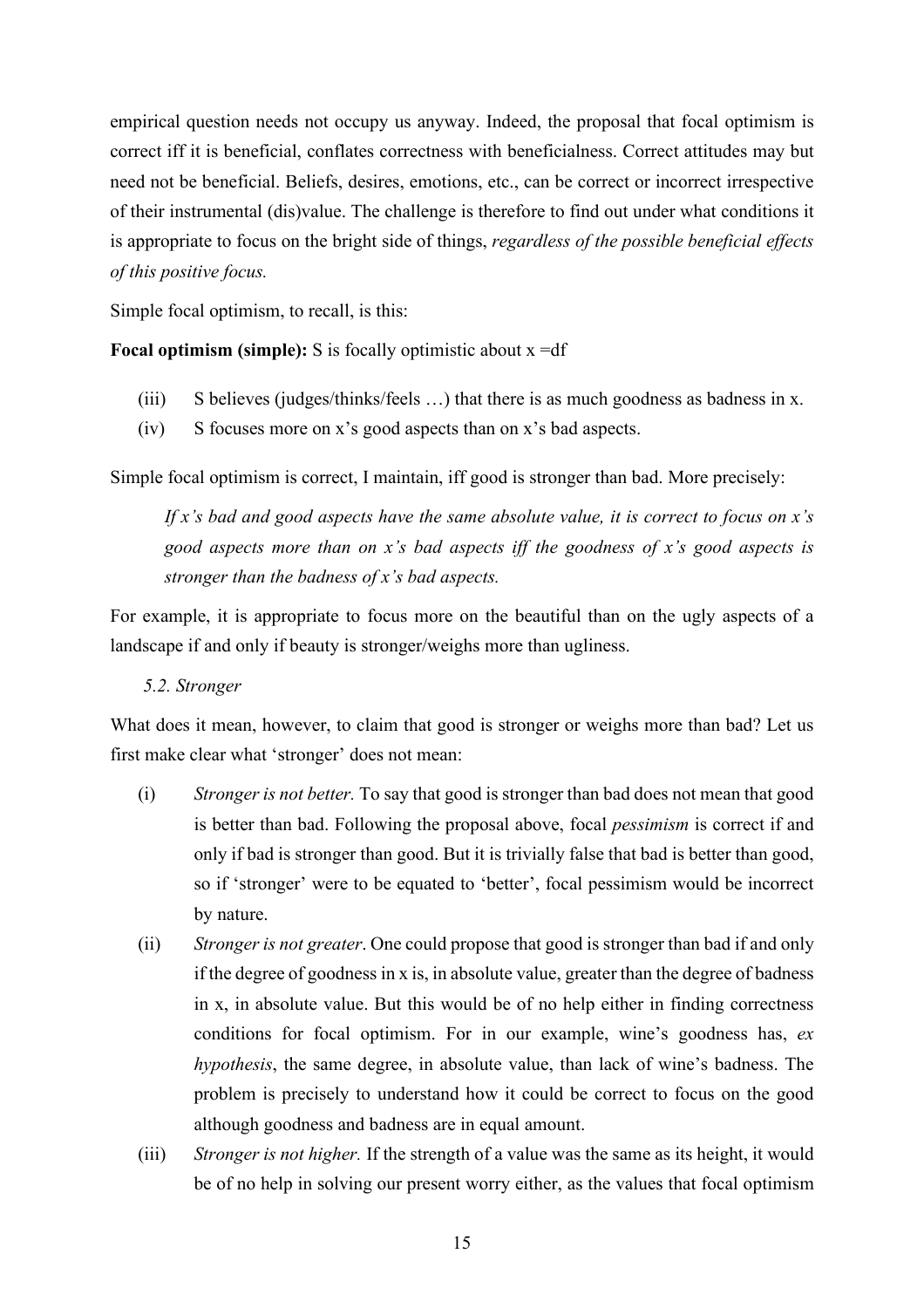brings to the fore and relegates to the background are of a same height. In our example both have been assumed to be hedonic value of a same kind. As seen above, *being of a higher rank* is a relation between types of values. *Being stronger*, by contrast, must be a relation between degrees of values of a same kind (here positive and negative degrees).

The weight of a value is therefore neither its degree, nor the absolute value of its degree, nor its height in the hierarchy of values. Value weight comparisons concern values of a same type, but (in the simple case) of different polarities: good/bad, graceful/ungraceful, beautiful/ugly, sacred/profane, courageous/coward, just/unjust, pleasant/unpleasant, etc. How can we then make sense of the idea that one of the two poles is heavier or stronger than the other?

One first proposal comes from psychological studies on the 'negativity bias', described as the view that bad is stronger than good. Baumeister  $\&$  al. (2001) proposes that bad things have larger and more lasting effects than good things (see Corns, 2018 for useful critical discussion). However, we are here after some intrinsic rather than instrumental way in which good can be stronger bad (or, for that matter, bad stronger than good).

Hurka (2010) comes closer to a solution. Hurka's initial proposal (which gets refined afterwards) is that hedonic badness is stronger than hedonic goodness iff 'For any intensity *n*, a pain of intensity *n* is more evil than a pleasure of intensity *n* is good.' Contrary to Baumeister approach, Hurka's proposal gives us a non-instrumental definition of the strength of a degree of value. One limit of Hurka's line of approach, though, is thaat its application is limited to cases where the value-making properties are scalar magnitudes, such as pleasure and pain. However, in many cases where no clear underlying scalar magnitude is to be found, the idea that the positive value weighs more than the negative still makes sense. Consider, for instance, the claim that the positive value of knowledge weighs more than the negative value of ignorance, or the claim that beauty is stronger than ugliness. As Hurka recognizes, such claims do not make sense under his proposal, since there is no clear underlying scalar magnitude analogous to pain or pleasure, on which we could rely to compare positive and negative values. Not all value-making properties come in degrees, so any definition of axiological strength in terms of degree of value-making properties is limited in scope.

Hartmann (1932, vol. 2, 465–468) sketches a more encompassing way of understanding axiological strength without appealing to value-making properties. When we represent the scale of values, from the worst to the best, we naturally place the point of indifference – neither good nor bad, but neutral – in the *middle*. This, Hartmann insightfully notices, is actually a substantial assumption: perhaps the structure of the value scales is such that the best is further from indifference than the worst, or that the worst is further from indifference than the best. In the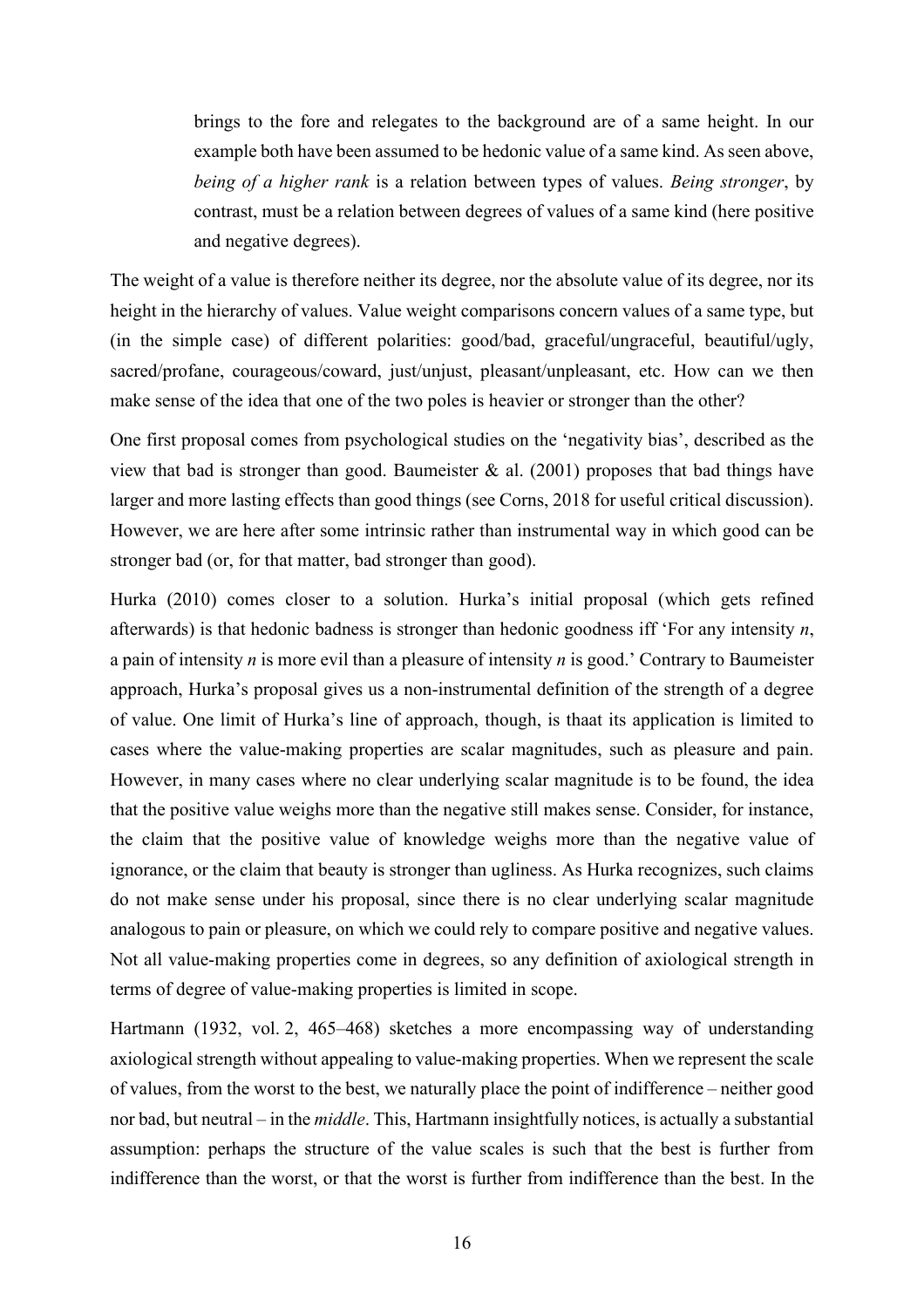first case, the good weighs more than the bad; in the second case, the bad weighs more than the good. While Hurka appeals to the intensities of the value-making properties to define the value asymmetries, Hartmann stays at the level of values and defines such asymmetries without appealing to any value-making properties. Hartmann's proposal can be illustrated thus:



*Figure 2: Good as strong as/stronger/weaker than bad*

The proposal, therefore, is that focal optimism is correct if the value scale is as in (2); focal pessimism is correct if the value scale is as in (3); what one might call 'afocalism' is correct if the value scale is as in (1).

Hartmann's proposal is, however, open to two interpretations. On the first one, call it the extensive interpretation, 'Good is stronger than bad' means that there are more degrees of goodness than there are degrees of badness. On the intensive interpretation, by contrast, 'Good is stronger than bad' means that the degrees of goodness are stronger or more intense than the degrees of badness, see Fig. 3.



*Figure 3: Two interpretations of Hartmann's proposal*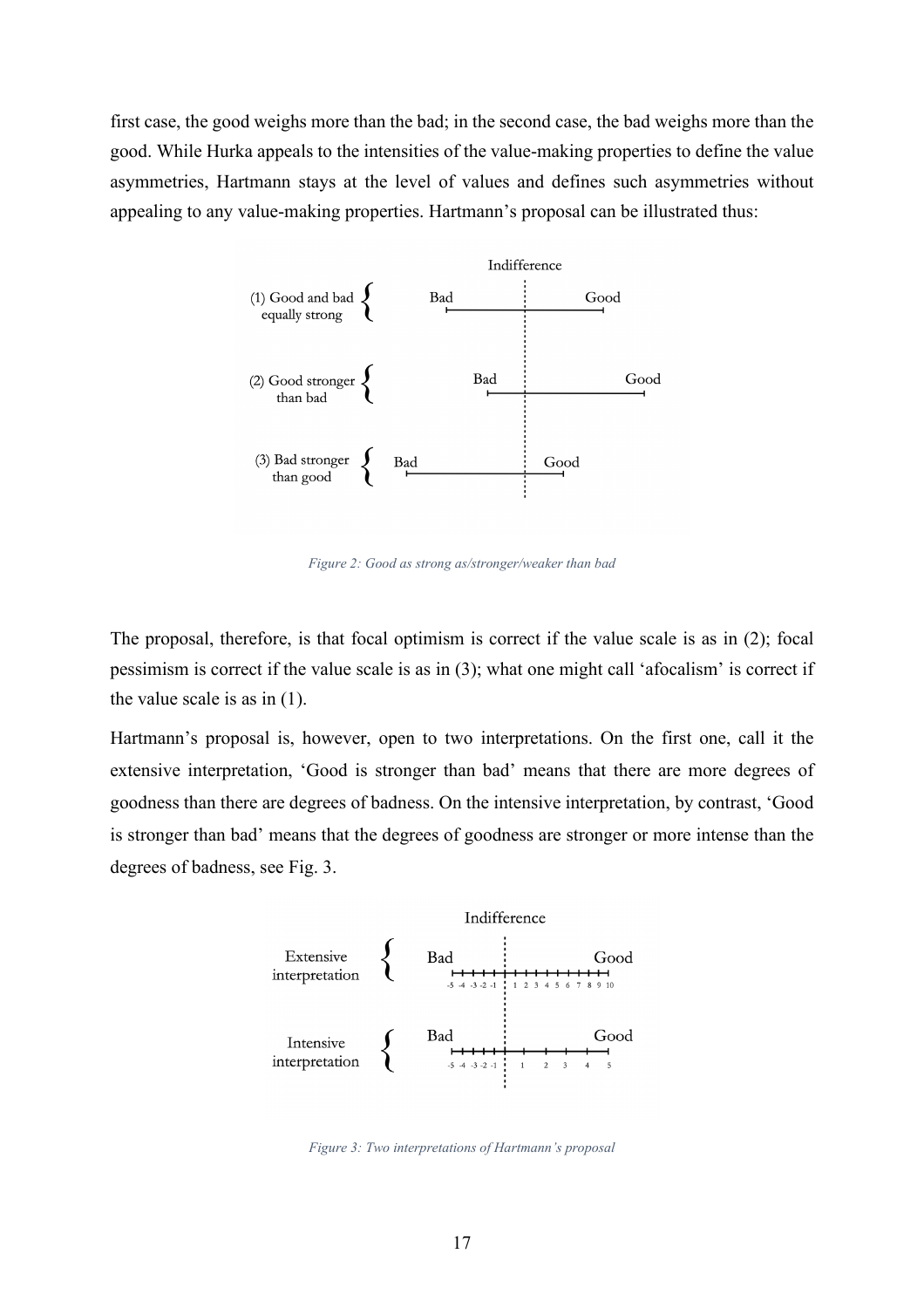For Hartmann's proposal to provide correctness condition for focal optimism, the intensive interpretation must be retained. For suppose we endorse the extensive interpretation: we would have to say that the focal optimist is correct to focus on the wine iff the goodness of the wine is of a higher degree than its badness. But we have excluded that answer on the ground that the simple focal optimist and the simple focal pessimist, precisely, agree that the wine and its absence and equally good and bad. So, in accordance with the intensive reading, we have to say that 'Good is stronger than bad' means, not that degrees of goodness are more numerous, but that degrees of goodness are stronger/weightier/more intense than degrees of badness.

# *5.3 Correctness conditions for generalized focal optimism*

There is, admittedly, something perplexing in the idea than different degrees of a same continuum might be more or less intense. Before trying to shed light on this idea, let us see how it helps formulate correctness conditions for generalized focal optimism, to recall:

**Focal optimism (generalized):** S is focally optimistic about x =df

- (i) S ascribes different values to different aspects of x.
- (ii) S focuses more, relatively, on x's better aspects than on x's worse aspects.

The idea that good is stronger than bad here is ill suited, for this definition drops, and for good reasons, any reference to goodness and badness. The solution, I propose, is to move from 'good is stronger than bad' to 'better is stronger than worse'. Refined focal optimism is correct iff better is stronger than worse: the better the degrees, the stronger:

*It is correct to focus more, relatively, on x's better aspects than on x's worse aspects iff the value of x's better aspects is stronger than the value of x's worse aspects.*

What does that proposal mean exactly though? Brentano (1976) introduces the idea that continua can accelerate or decelerate. The speed of variation of continua, which Brentano calls their 'teleosis', can change along the continuum (see Massin, 2018 for presentation). For instance, the colour continua moving from white to black may move at a constant speed but can also change speed:

*Figure 4 : continuum of constant speed*

*Figure 5: decelerating continuum*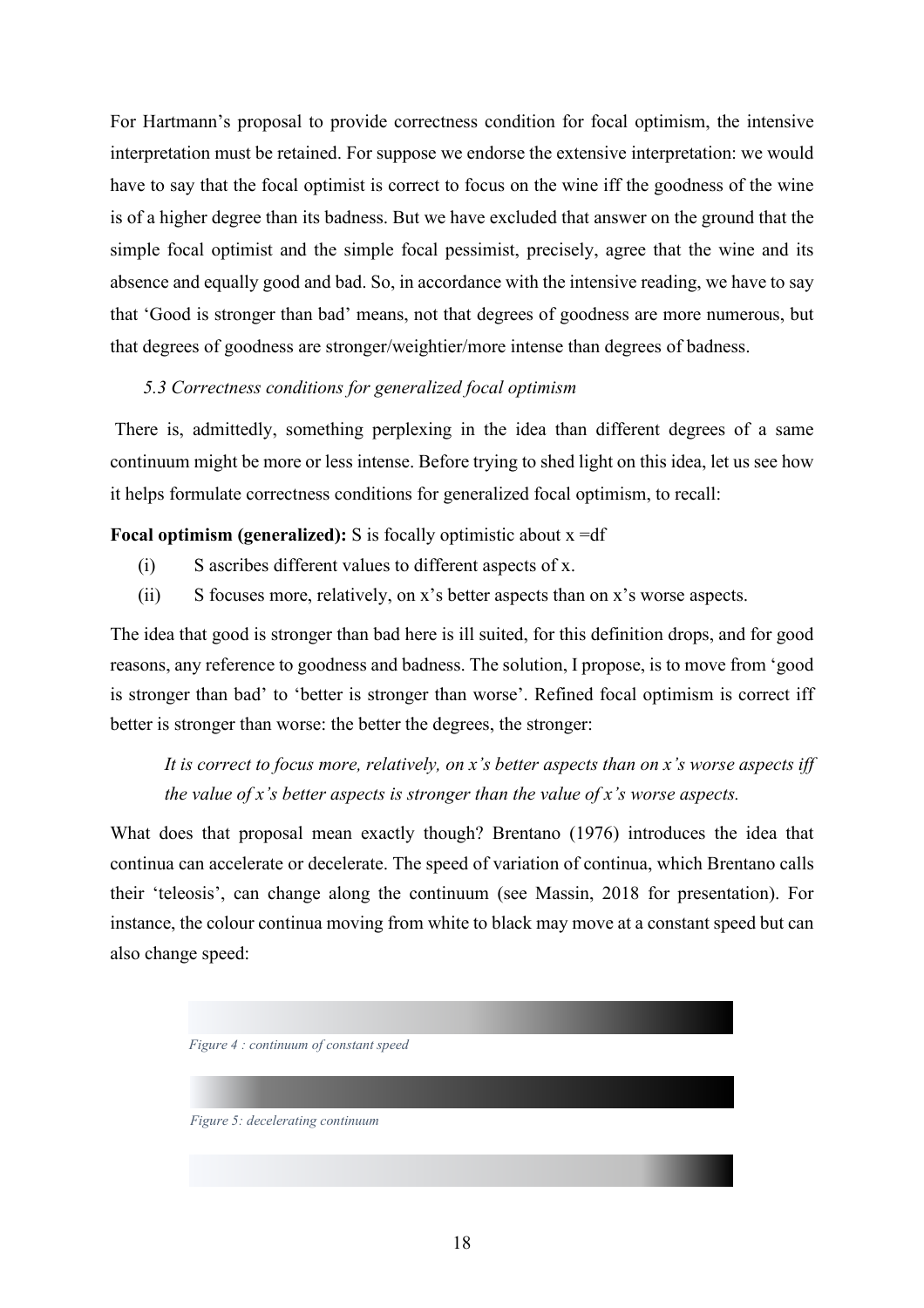*Figure 6 : accelerating continuum*

*Figure 7: continuum accelerating then decelerating in the middle*

I suggest applying Brentano's idea to axiological continua. The idea can be represented as in Fig. 8. In (1), which corresponds to the correctness conditions for refined focal optimism, the rate of variation of the axiological continuum increase as one move towards the best, meaning that the better the degree, the stronger. Otherwise put, gaining a degree of goodness constitutes a bigger change than gaining a degree of badness. By contrast, in (2), which corresponds to the correctness conditions for refined focal pessimism, the rate of variation decreases as one moves towards the best: the stronger the degree, the weaker. Gaining a degree of goodness constitutes a lower change than gaining a degree of badness.



*Figure 8 : decelerating/accelerating axiological continua*

Aesthetic values provide perhaps a plausible example of (1). Each new degree of beauty is more intense that each former one. As Michelangelo sculpt his Pieta, he adds degrees of beauty to the marble. The idea is that the first degrees of beauty he adds to the marble are of little weight and the more he advances, the more the degrees of beauty added become significant, weighty, intense or strong.

# **6. Axiological Optimism**

#### *6.1 Axiological optimism defined*

The view that focal optimism is correct iff good is stronger than bad discloses a third kind of optimism. Suppose that Julie *believes* that good is stronger than bad, while Paul *believes* that bad is stronger than good. There seems to be a sense in which Julie is optimistic, while Paul is pessimistic. Yet Julie's optimism here is neither an instance of factual optimism, nor an instance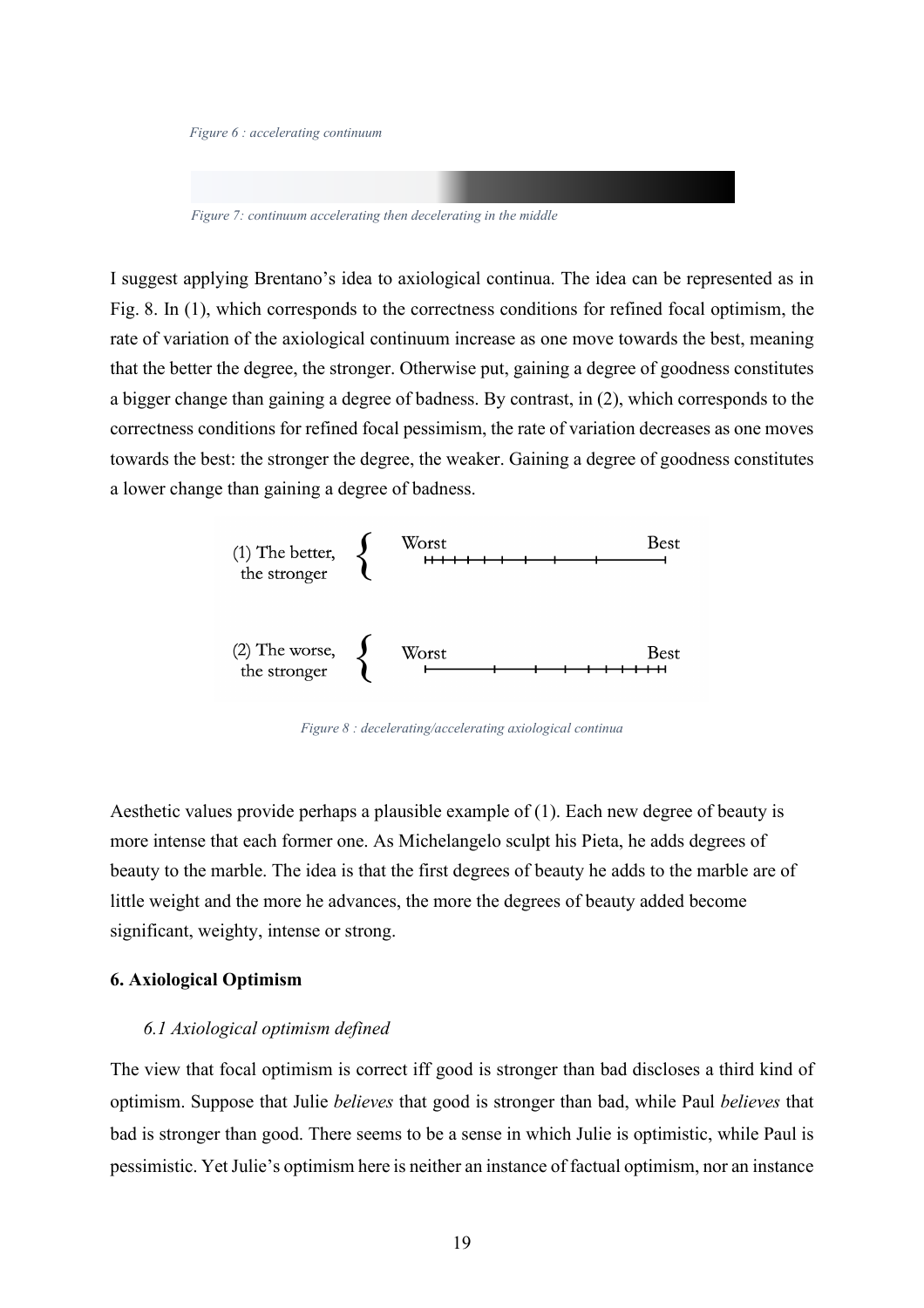of focal optimism. Factual optimism consists of two beliefs, but Julie has here only one belief. Factual optimism, furthermore, is directed towards the past, the present or the future, but the content of Julie's belief is a-temporal: it bears on the value realm, irrespective of whether these values are or will be exemplified. Factual optimism, finally, ascribes some positive value to an object (or fact) but Julie's belief does not ascribe any value: it is about values themselves, not about what is valuable; it uses value names, instead of value predicates. The thesis that the good weighs more than the bad bears on values, but does not predicate any value.

Neither is Julie's belief that good is stronger than bad an instance of focal optimism. Focal optimism is not a belief (but presupposes beliefs) as we saw. Julie may entertain the belief that good is stronger than bad, without focusing more on the good than on the bad. Julie may lack, for instance, any capacity of attentional or decisional focus. So, we have here a third kind of optimism, which we can define thus:

**Axiological optimism:** S is an axiological optimist =df S believes (judges/thinks/feels that...) that the higher the degree of a value, the stronger.

Axiological optimism can be relativized to certain domain of evaluation. Hume is an axiological pessimist when it comes to political theorizing. Axiological optimism can also be relativized to different kinds of values. Paul is an axiological optimist about sartorial values if he thinks that elegance is stronger than inelegance. Bob is an axiological optimist about personal values, if he thinks that higher degree of personal goodness are stronger than lower degrees. Julie is an axiological optimist about epistemic values if she thinks that the value of knowledge is stronger than the disvalue of ignorance. Mary is an axiological optimist about religious values, if she thinks that the sacred is stronger than the profane, etc.

### *6.2 Axiological and focal optimisms*

How are axiological optimism and focal optimism related? I propose that while good being stronger than bad makes focal optimism correct, good *seeming* stronger than bad, if true, makes focal optimism *justified*. That is, axiological optimism, if it is true, justifies focal optimism. For instance, it is correct to focus more on the better aesthetic values exemplified around us than on the worse ones iff beauty weighs more than ugliness; one is *justified* in doing so iff beauty is and seems to weigh more than ugliness. The relation between focal and axiological optimism is analogous, I submit, to the relation between emotions and attitudes with evaluative content. One's fear of the lion is correct iff the lion is dangerous and is justified iff the lion is and appears dangerous. Second, and relatedly, in the same way that evaluative beliefs/seemings/perceptions … provide reasons for emotions (a familiar claim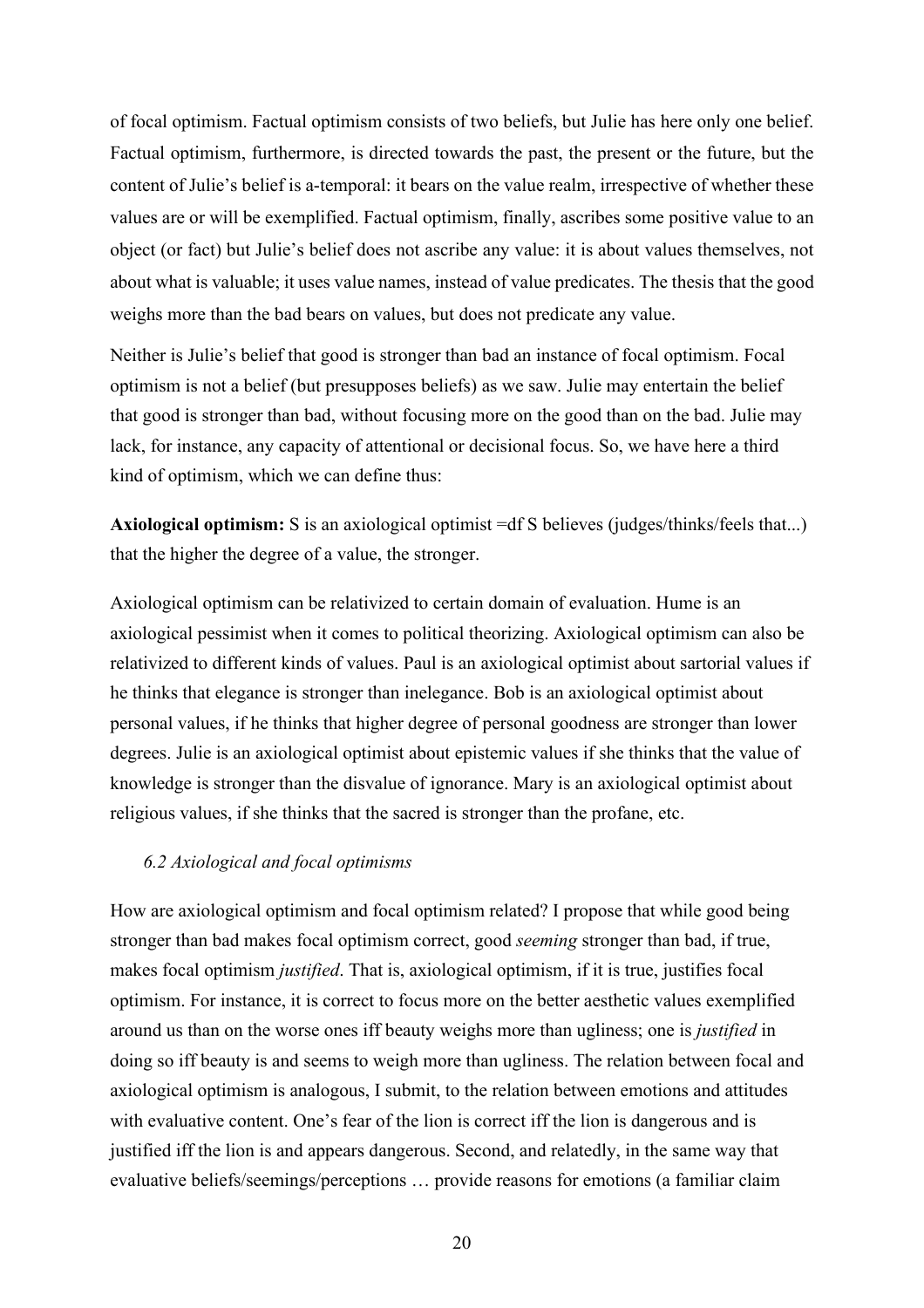among upholders of reactive theories of emotions, see Mulligan, 2009, Moritz, 2019, Massin, 2021), brightness seeming stronger than darkness gives reason to focus on the bright side of things. Axiological optimism provides reasons for focal optimism.

Axiological optimism and axiological pessimism are only some possibilities among many others. For instance, axiological extremism, as one may call it, is the view that the closer we get to the extreme of an axiological continuum, the stronger are the axiological degrees. Axiological moderatism, by contrast, is the view that the axiological continuum (of a kind) is stronger for the intermediary degree than for the extreme ones. Italian focus on extreme degrees of value is justified iff axiological extremism is true; Swiss focus on middle degrees of value is justified iff axiological moderatism is true.

One subtle form of axiological optimism is due to Hartmann (1932, vol. 2, pp. 464 sqq. — Hartmann does not label his proposal 'optimism'). Hartmann combines the above-mentioned distinction between different heights of values with axiological optimism in an ingenious way:

In the case of the higher values the whole scale lies more above, in the case of the lower more below the indifference-point. (Hartmann 1932, vol. 2, p. 468)

The higher a type of value is, the farther the indifference point will be from the highest degree of positive value (see Fig. 9).



*Figure 9 : Hartmann's refined axiological optimism*

Hartmann gives the following illustrations in support of his proposal:

Dishonesty (stealing, for example) is criminal; honesty, on the other hand, attains only to the height of what is merely approved, that is, it almost coincides with the indifference-point, rising above it only to the lowest degree. Lying is dishonourable,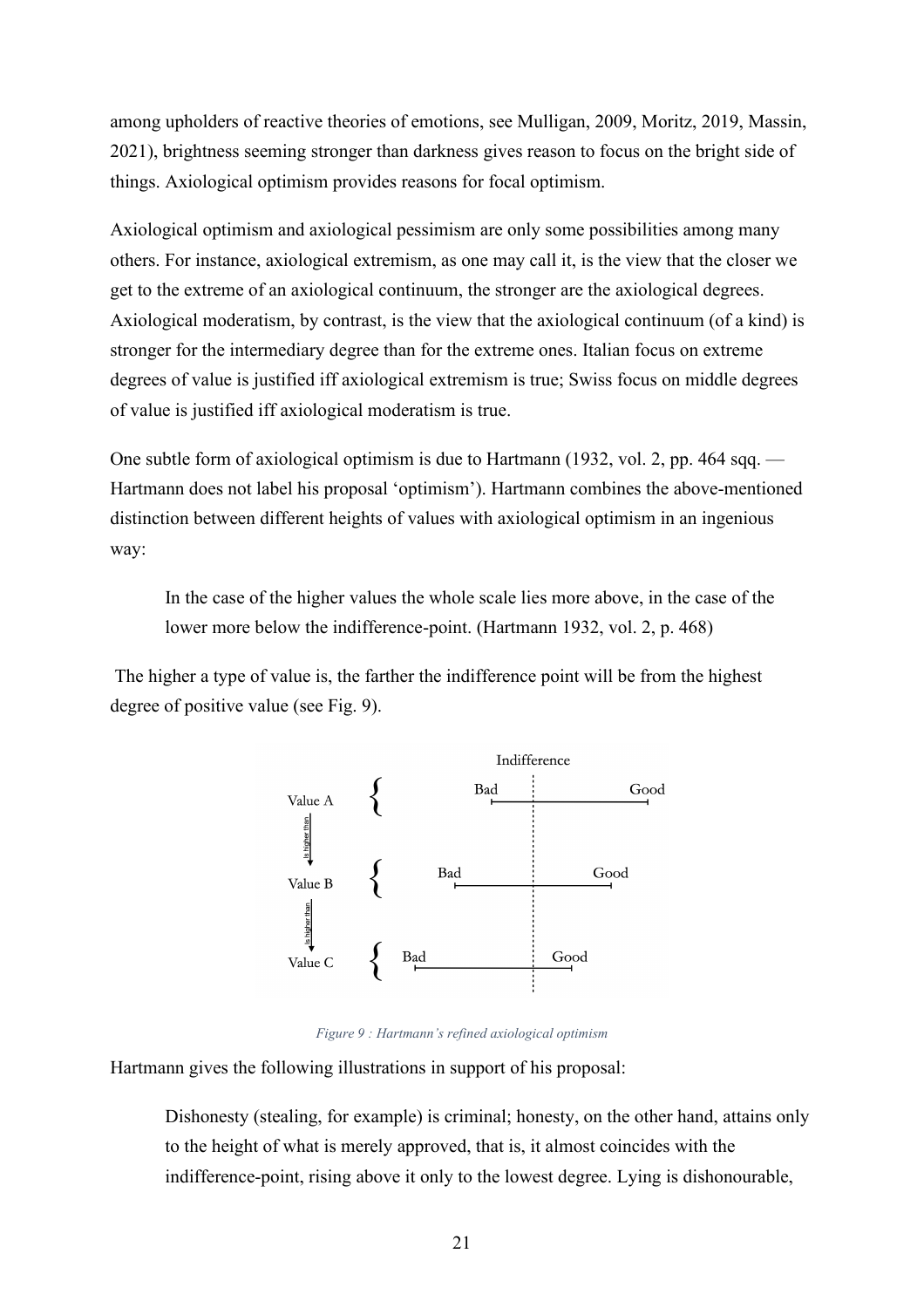but not criminal; but sincerity deserves a far more positive recognition. An unloving disposition is by no means dishonourable, still it is morally of no value, while neighbourly love compels respect. An incapacity to feel implicit trust is only a certain weakness, but implicit trust is something worthy of esteem. Indifference to the destiny and future of mankind can scarcely be called a vice, it is simply evidence of a lack of moral greatness; universal love, on the other hand, because of the vastness of the selfsubjection involved in it, is something directly heroic and merits admiration. Finally, the absence of the virtue which dispenses spiritual values is manifestly no moral delinquency, but its presence influences others like a kind of moral perfection. (Hartmann, 1932, vol. 2, p. 467)

Hartmann defends a distinctive kind of axiological optimism (whether is right to endorse it does not occupy us here), which concerns not just one value kind, but the structure of the entire value realm. Hartmann's proposal is phrased in terms of positive vs negative values, but we now know how to generalize such a proposal to any axiological continuum – not just polarized ones. Exquisitely refined axiological optimism is the view that the higher a value is in the hierarchy of values, the stronger are its better degrees.



*Figure 10: Exquisitely refined axiological optimism*

## **7. Optimism and Hope**

## *7.1 Hope and factual optimism*

Contrary to the definition of optimism, the definition of hope has been amply discussed (see Rioux, 2021 and Bloeser and Stahl, 2022, for recent overviews). What distinguishes, to begin with, hope from factual optimism? Factual optimism and hope are similar in that both are directed at what one sees as possible episodes. If Paul believes that his computer cannot be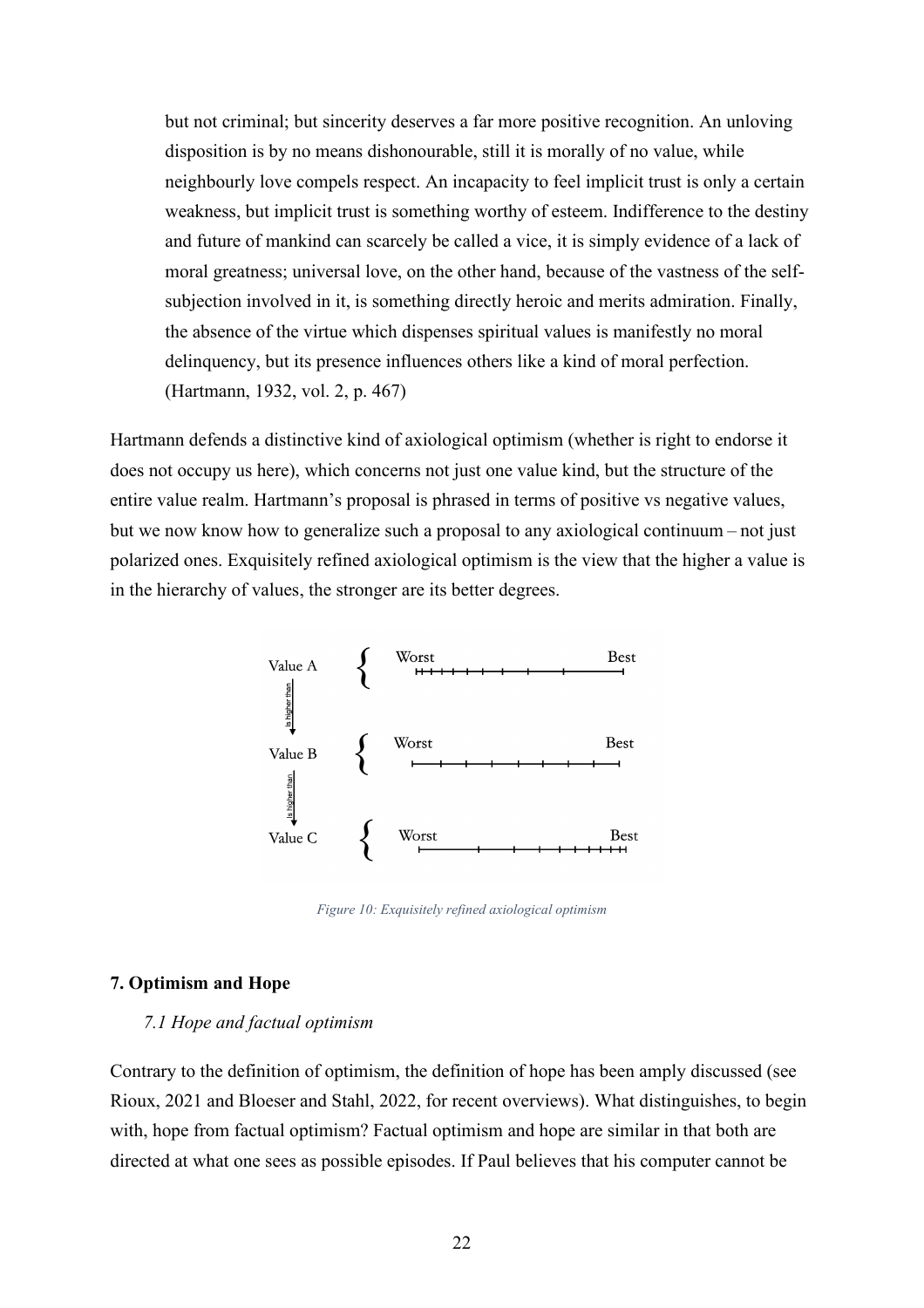repaired, he can neither be optimistic nor be hopeful about its reparation. Besides, hope, like optimism, has been claimed to be a source of grit (Rioux, forthcoming). There are, I suggest, three essential differences between hope and factual optimism.

First, hope requires its objects to be regarded as uncertain, which is not the case of optimism. If Bob is 100% certain that he got the position, there is no more room for him to hope, but he may still be optimistic that he got it. Admittedly, there is some oddity in claiming that one is certain and optimistic that p. But this oddity, I submit, has to do with pragmatics: when we say of a person that she is optimistic that p, a common implicature that she is uncertain about p. In the case of hope, by contrast, the oddity goes deeper. It has to do with the very meaning of hope. It is not just that one would not say that Mary hopes for what she takes to be certain; it is, more importantly, that one could not meaningfully say it.<sup>[8](#page-22-0)</sup>

Second, contrary to hope, factual optimism requires its object to be regarded not just as possible, but also as probable. That is, one may hope for something which one considers unlikely, but one cannot be optimistic about it. Judith may hope that the weather will be nice, while being pessimitic that it will. Paul may strongly hope that he will win the lottery, while being pessimistic about it, because he considers it to be very unlikely. Factual pessimists typically hope to be wrong. That would be contradictory if the objects of hope were regarded as probable.

Wrapping up, the formal objects of hope (i.e. what can be hoped for) is what is seen as possible, probable or improbable, uncertain and good; the formal objects of factual optimism is what is seen as possible, probable, certain or uncertain, and good. Assuming for simplicity that 'probable' corresponds to probability above 0.5 (but see comments above about probable "enough"), the objects of focal optimism must be seen as having a probability  $P(A)$  such that  $0.5 \leq P(A) \leq 1$ . The objects of hope must be seen as having a probability P(B) such that  $0 \leq P(B)$ <1. Impossibility precludes both optimism and hope. Certainty precludes only hope. Improbability precludes only optimism.

There is, I submit, a third difference between factual optimism and hope, which does not pertain to the formal objects of these attitudes, but to these attitudes themselves. Hope is or involved a pro-attitude. Some equate hope with a conative or desire-involving attitude (Day, 1969), others equate hope with an affective of emotions-like attitude (Tappolet, 2016, 25-26). (The latter option allows distinguishing hope from wish straightforwardly). Factual optimism,

<span id="page-22-0"></span><sup>&</sup>lt;sup>8</sup> At least in the strict sense of "hoping"; some looser sense, according to which, e.g. "hoping" is used to mean "looking forward" may license such uses.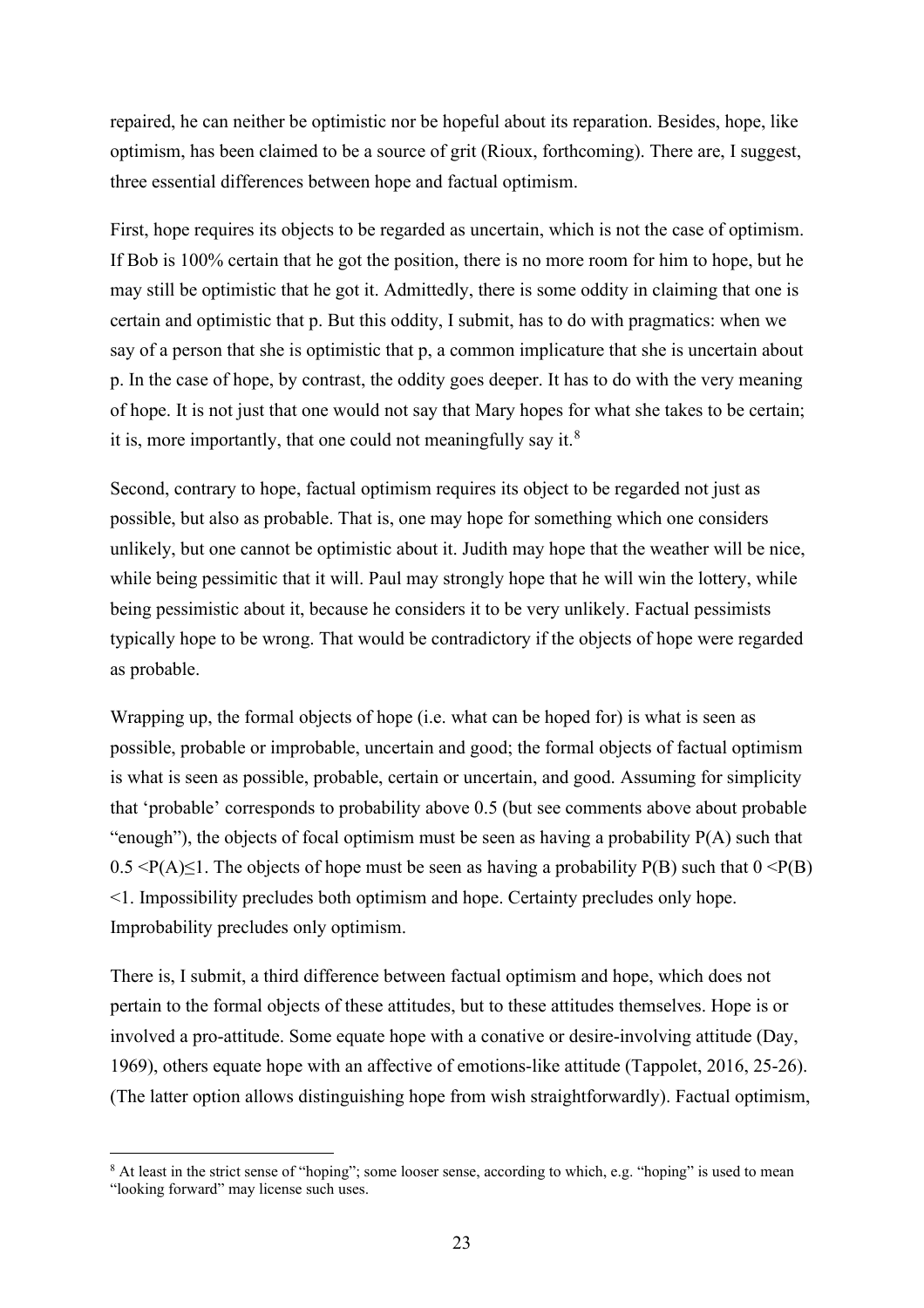on the other hand, is a purely cognitive, belief-like, state which is not essentially positively valenced. True, both hope and optimism require positive valuations of their objects, but only hope essentially has, on top of that, a positive valence (those who think that for an attitude to be positive just is to represent a positive value, as perceptual theorists of emotion, will reject the present distinction). Optimistic attitudes may, but need not, have such a valence. The analyst who issues optimistic economic forecast is not necessarily thrilled about the future. By contrast, the supporters that are optimistic about their team before the final, display a hot affectively coloured form of optimism.

|                | <b>Factual optimism</b>      | Hope                           |  |
|----------------|------------------------------|--------------------------------|--|
|                | Seen as possible             |                                |  |
| <b>Objects</b> | Seen as good                 |                                |  |
|                | Seen as probable             | Seen as probable or improbable |  |
|                | Seen as certain or uncertain | Seen as uncertain              |  |
| Valence        | Not essentially positive     | <b>Essentially positive</b>    |  |

# *7.2 Hope and focal optimism*

Meirav (2009) convincingly argues that the formal object of hope identified above are also formal objects of despair. He offers in support examples in which two persons, one hopeful, the other hopeless, ascribe the same degree of (im)probability to a positive event, yet one hopes while the other despairs. For instance, Bob and Elsa both believe to the same degree that it is very unlikely that they will be rescued from their island before the end of the day. Both desire to the same degree to be rescued. Yet Elsa strongly hopes that they will be rescued, while Bob despairs of this. This, Meirav claims, invalidate the standard view that hoping that p consists of desiring that p and believing that p is probable. I agree. Meirav's cases display a striking similarity with the contrast drawn above between the focal optimism and pessimist, which both values a situation in exactly the same way. In both cases, despite complete agreement about the assessment of the situation, difference stances are taken towards it.

I want to suggest that the above account of focal optimism may help shed light on the nature of hope. The tentative proposal is that hope and despair, like focal optimism and pessimism, are a matter of *focus. [9](#page-23-0)* The hopeful and the hopeless persons are in factual agreement, but

<span id="page-23-0"></span><sup>9</sup> That hope involves an element of focus has recently been suggested by Calhoun (2018), Rioux (2021) and Chignell (forthcoming). Calhoun and Rioux argue that hope involves focusing on the goodness of an outcome rather than on its improbability. Chignell argues that hope involves focusing on a desired object "under the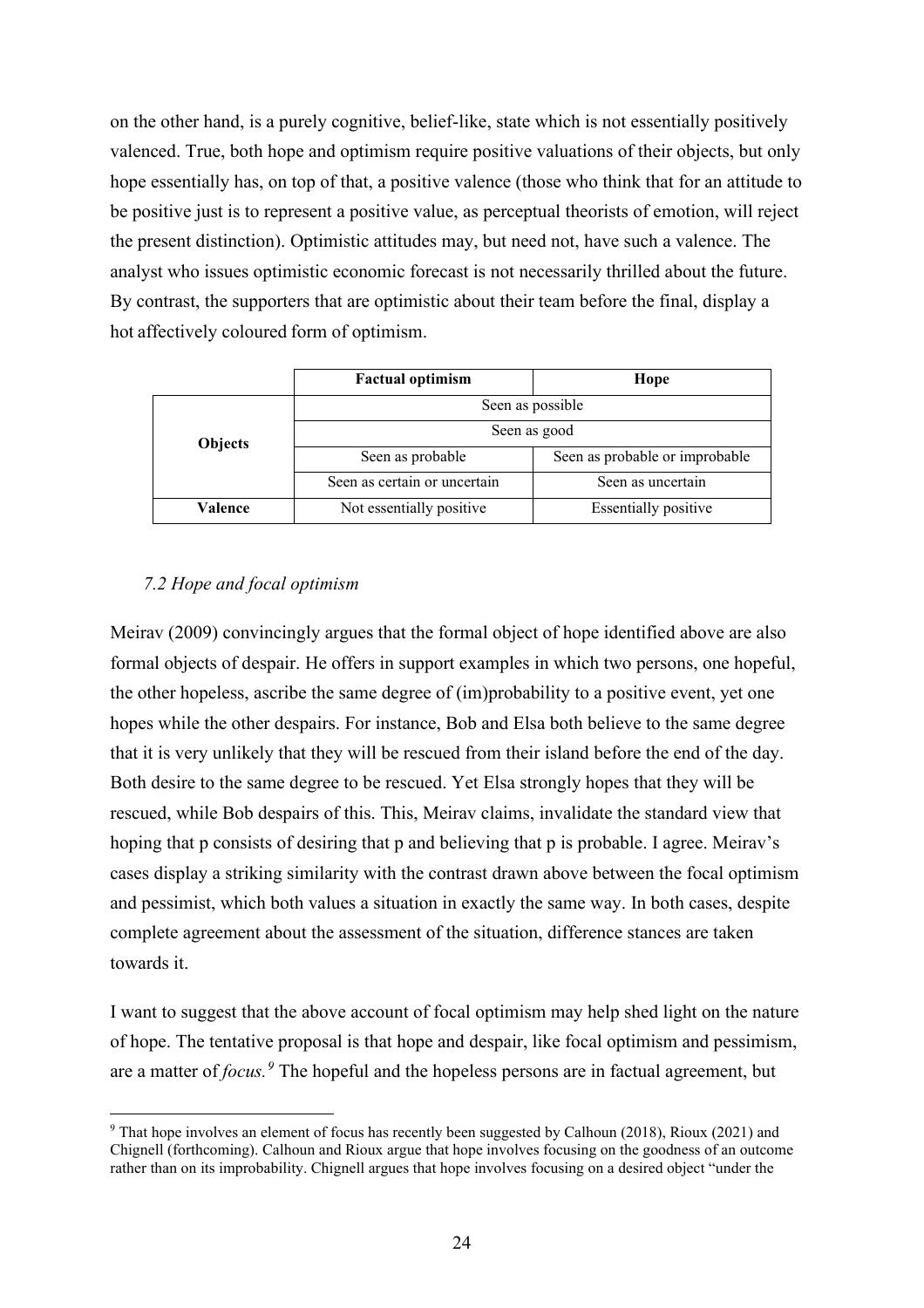focuses on difference aspects of the situations. Which ones? While focal optimism and focal pessimism target values, hope and despair, I suggest, target probabilities. Thus, while the focal optimist focuses on the valuable aspects of probable or improbable things, the hopeful person focuses on the probable aspect of valuable things. Bob and Elsa assess the probability of being rescued today to be of, say, 0,001. But while hopeful Elsa focuses on the 1/1000 chances of being rescued, despaired Bob focuses on the 999/1000 chances of not being rescued. Hope is then correct, if the analogy with focal optimism goes through, iff the probability of good things is stronger their improbability, or if the improbability of bad things is stronger than their probability—where "stronger" probability does not mean "higher" probability. This proposal may seem to equate hope with a variety of focal optimism, but it does not: hope focuses on the probability of good things, in contrast to their improbability which is left in the background; focal optimism focuses on the goodness of things, by contrast to their badness, which is left in the background. To make the distinction clear, suppose there is one chance over two to get a half-full glass of wine:

The hopeful focal optimist: 'I have one chance over two to get a half-full glass'.

The despaired focal optimist: 'I have one chance over two not to get a half-full glass'.

The hopeful focal pessimist: 'I have one chance over two to get a half-empty glass'.

The despaired focal pessimist: 'I have one chance over two not to get a half-empty glass.'<sup>[10](#page-24-0)</sup>

# **References**

- Baumeister, R. F., Bratslavsky, E., Finkenauer, C., & Vohs, K. D. (2001). Bad is stronger than good. Review of general psychology, 5(4), 323-370.
- Bloeser, Claudia and Titus Stahl, 'Hope', The Stanford Encyclopedia of Philosophy (Summer 2022 Edition), Edward N. Zalta (ed.), forthcoming URL = <https://plato.stanford.edu/archives/sum2022/entries/hope/>.

aspect of unswamped possibility", by which he means that the possibility of the desired object remains salient in spite of considerations pointing to its unlikeliness. My proposal is close Chignell's but not quite the same: I maintain that hope involves focusing more, relatively, on the probability than on the improbability of a good event (in the same way than focal optimism involves focusing more, relatively, on the better aspects than on the worse aspects of some object).

<span id="page-24-0"></span><sup>&</sup>lt;sup>10</sup> I am grateful to Paolo Natali, Wlodek Rabinowicz, Alexander Velichkov, Kathrin Koslicki, Francis Cheneval, Antoine Vuille, Anne Meylan, Antoine Taillard, Marco Marabello, Bastien Gauchot, Hannah Altehenger, Micha Gläser, Uriah Kriegel, Arnaud Dewalque, Catherine Rioux, Toni Rønnow-Rasmussen, Robert Pál-Wallin, Christine Tappolet as well as audience in Lund, Zürich and Fribourg for very useful comments on this paper.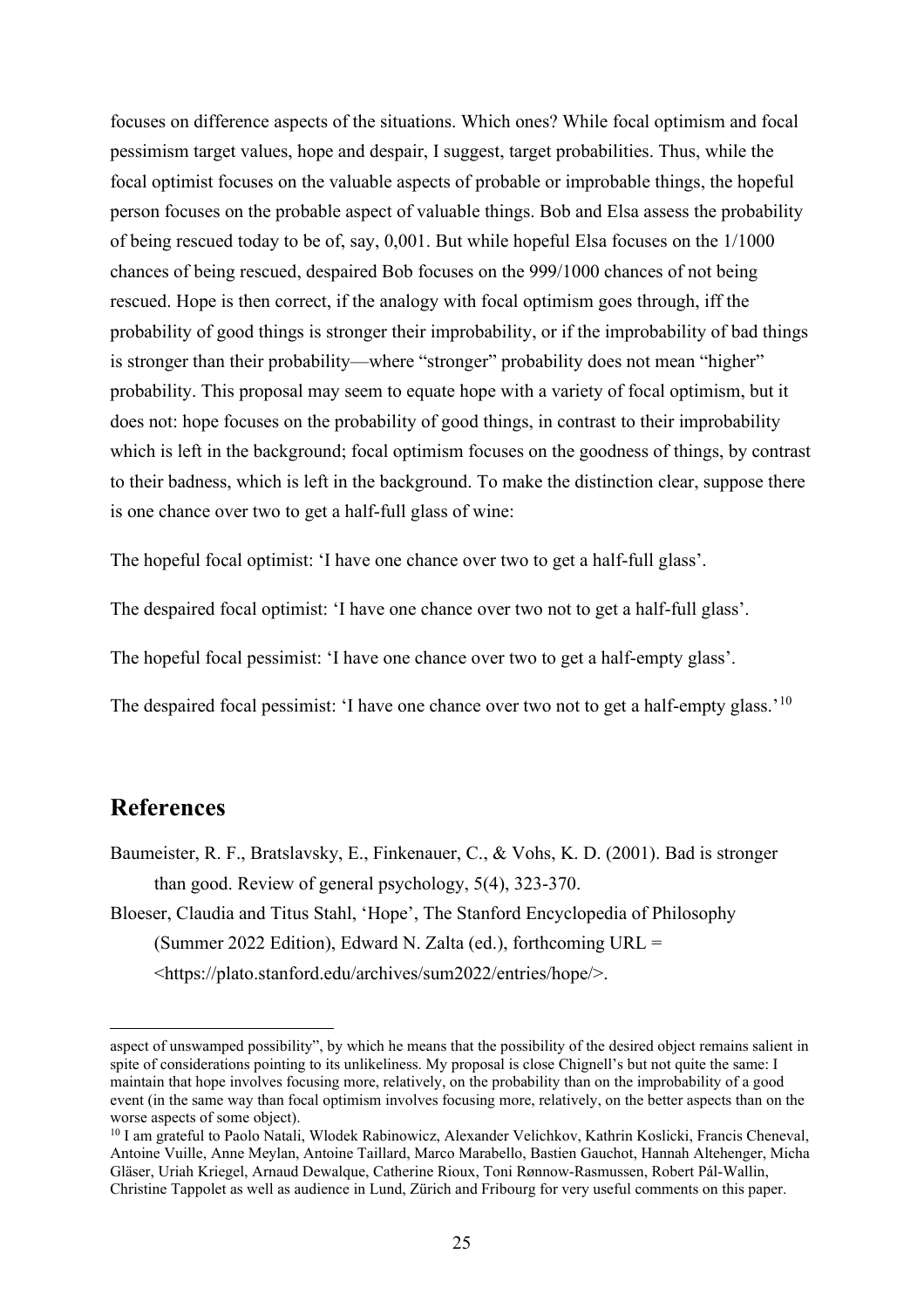Boden, Margaret (1966). Optimism. *Philosophy*, *41* (158), 291-303.

- Bortolotti, Lisa & Antrobus, Magdalena (2015). Costs and Benefits of Realism and Optimism. *Current Opinion in Psychiatry* 28 (2):194-198.
- Bortolotti, Lisa (2018). Optimism, Agency, and Success. *Ethical Theory and Moral Practice* (3):1-15.
- Brady, Michael S. (2011). Emotions, Perceptions, and Reasons. In Carla Bagnoli (ed.), *Morality and the Emotions*. Oxford University Press.
- Brentano, F. 1895. *Die vier Phasen der Philosophie und ihr augenblicklicher Stand*. Stuttgart: Cotta. Trans. B.M. Mezei and B. Smith, 'The Four Phases of Philosophy and Its Current State.' In their *The Four Phases of Philosophy*. Amsterdam: Rodopi, 1998.
- Brentano, F. 1976. *Philosophische Untersuchungen zu Raum, Zeit und Kontinuum.* Leipzig: Meiner. Trans. B. Smith, *Philosophical Investigations on Space, Time and the Continuum*. London: Croom Helm, 1988.
- Calhoun, C. (2018). *Doing Valuable Time: The Present, the Future, and Meaningful Living.* Oxford, Oxford University Press.
- Carver, C. S., Scheier, M. F., & Segerstrom, S. C. (2010). Optimism. *Clinical psychology review*, *30*(7), 879-889.
- Chignell, Andrew (Forthcoming). The Kind of Focus Required for Hope (and Despair). In Nancy Snow (Ed.), Hope: A Virtue. Oxford University Press.
- Corns, J. (2018). Rethinking the negativity bias. *Review of philosophy and psychology*, *9*(3), 607-625.
- De Sousa, R. (2002). Emotional truth. In Aristotelian Society Supplementary Volume (Vol. 76, No. 1, pp. 247-263). Oxford, UK and Boston, USA: Blackwell Publishers Ltd.
- Day, J. P. (1969). Hope. American Philosophical Quarterly, 6(2), 89-102.
- Dewalque, A. (2019). Brentano's Case for Optimism. Brentano's Case for Optimism, *Rivista di filosofia neoscolastica* : CXI, 4, 835-847.
- Duckworth, Angela (2016). Grit: The Power of Passion and Perseverance. New York, Scribner.
- Hartmann, Nicolai (1932). *Ethics*. New York: Allen & Unwin.
- Hayek, F. A. (1948). Individualism and economic order. University of Chicago Press.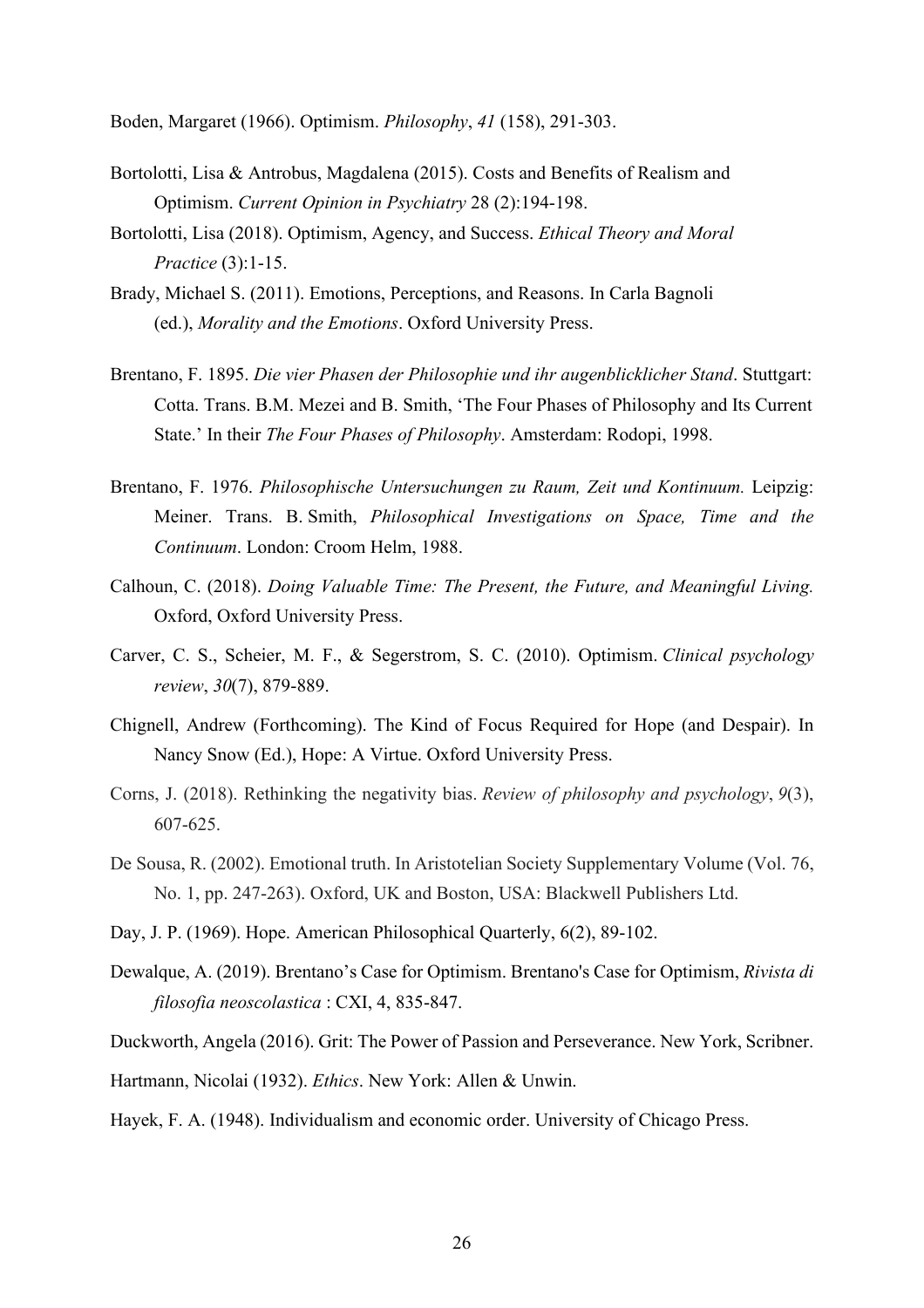- Hume, D. (1987). Essays, Moral, Political, and Literary, Edited by Eugene F. Miller, *Indianapolis, IN: Liberty Fund.*
- Hurka, T. (2010). Asymmetries in value. *Noûs*, *44*(2), 199-223.
- Hurwicz L (1951). The generalized Bayes minimax principle: a criterion for decision making under uncertainty. Cowles Commission Discussion Paper, Statistics 335
- Hurwicz L (1952). A criterion for decision making under uncertainty. Technical Report 355. Cowles Commission
- IPSOS, Perils of Perceptions, Global Impact of Development Aid de 2017, retrieved from https://www.ipsos.com/sites/ default/files/ct/news/documents/2017- 09/Gates Perils of Perception Report-September 2017.pdf [20.04.2022]
- Massin, O. (2018). Brentanian Continua. *Brentano Studien* 16:229-276.
- Massin, O. (2021). The Reactive Theory of Emotions, *European Journal of Philosophy*. https://doi.org/10.1111/ejop.12736
- Meirav, A. (2009). The nature of hope. Ratio, 22(2), 216-233.
- Mens, M. G., Scheier, M. F., & Carver, C. S. (2016). Optimism. In The Oxford handbook of positive psychology.
- Milona, M. (2019). Finding hope. Canadian Journal of Philosophy, 49(5), 710–729.
- Müller, J.M., (2019) *The World-Directedness of Emotional Feeling: On Affect and Intentionality.* Cham: Palgrave Macmillan.
- Mulligan, K. (2007). 'Intentionality, Knowledge and Formal Objects'. *Disputatio*, *2*(23), 1- 24.
- Mulligan, K. (2009). 'On being struck by value.' In B. Merkel, ed. Leben mit Gefühlen. Emotionen, Werte und ihre Kritik. Mentis-Verlag, pp. 141–161.
- Peterson, Martin (2009). *An introduction to decision theory*. Cambridge University Press.
- Rioux, Catherine (forthcoming) "Hope as a Source of Grit", *Ergo*.
- Rioux, C. (2021). Hope: Conceptual and normative issues. Philosophy Compass, 16(3).
- Roser, M., and Nagdy M. (2014) – 'Optimism and Pessimism'. Published online at OurWorldInData.org. Retrieved from: 'https://ourworldindata.org/optimism-pessimism' [20.05.2022]